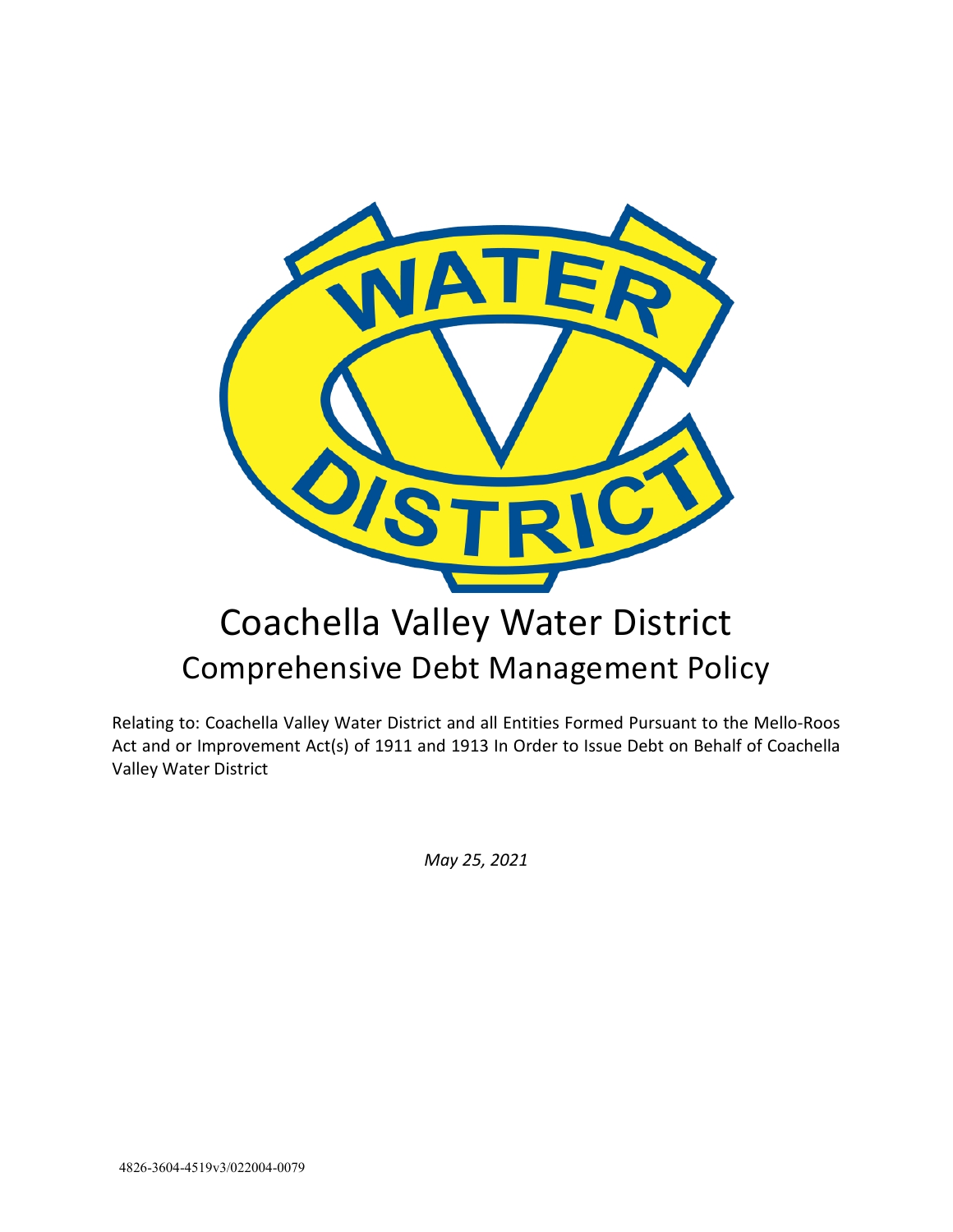# Table of Contents

| 1.             |  |
|----------------|--|
|                |  |
| 2.             |  |
|                |  |
|                |  |
|                |  |
|                |  |
|                |  |
|                |  |
|                |  |
|                |  |
| 3.             |  |
|                |  |
|                |  |
|                |  |
|                |  |
|                |  |
|                |  |
| $\mathbf{A}$ . |  |
|                |  |
|                |  |
|                |  |
| 5.             |  |
| 6.             |  |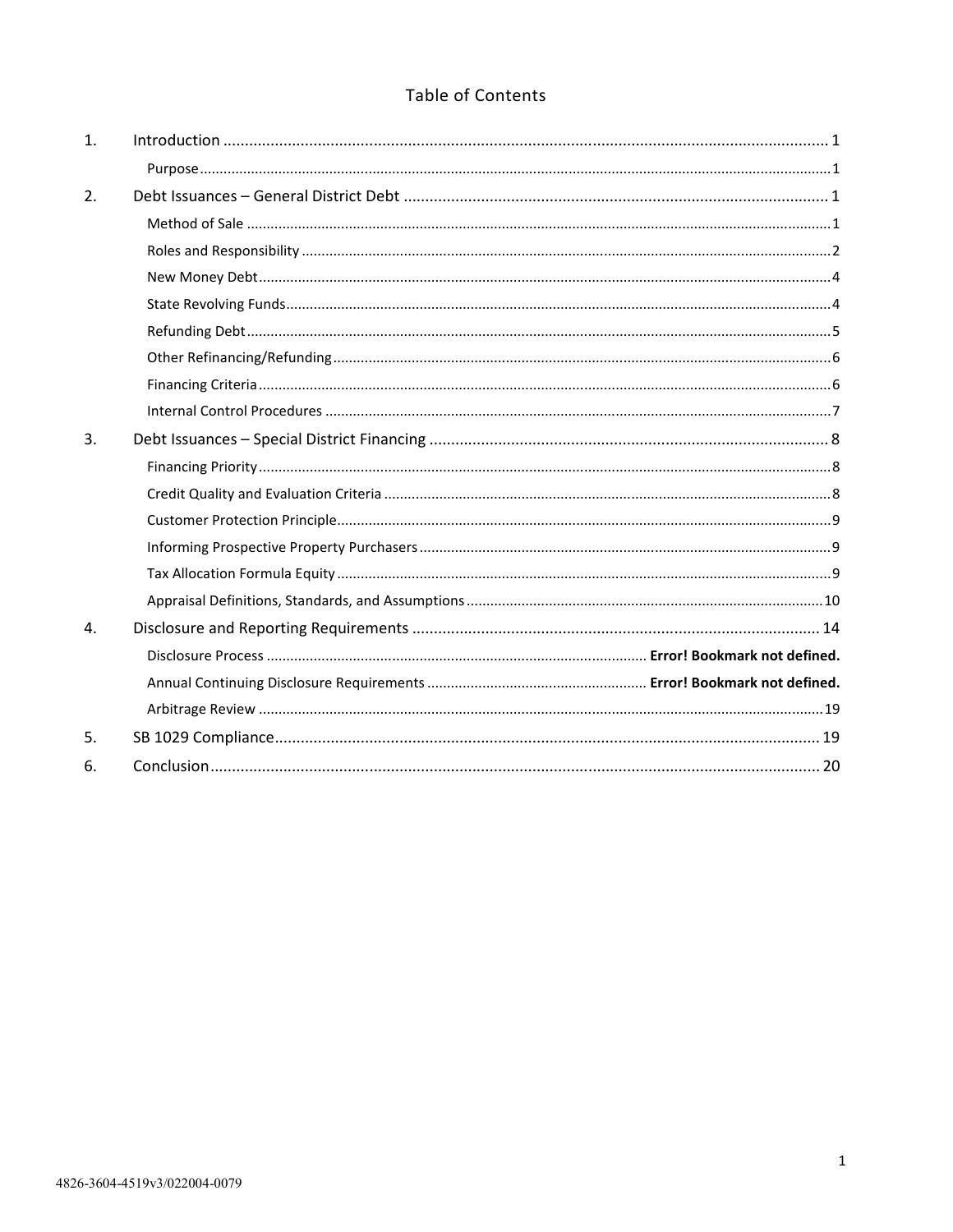## <span id="page-2-0"></span>**1. Introduction**

Coachella Valley Water District (District) is an independent special district formed in 1918 with the initial purpose of protecting and conserving local water sources in the Coachella Valley. The District has gradually developed into a multi-faceted agency that delivers irrigation and domestic water, collects and recycles wastewater, provides regional storm water protection, replenishes the groundwater basin, and promotes responsible water practices.

The Comprehensive Debt Management Policy (Policy) sets forth the parameters for issuing debt and managing outstanding debt and provides guidance to decision makers regarding the timing and purposes for which debt may be issued, types and amounts of permissible debt, and method of sale that may be used. Adherence to a debt policy helps to ensure the District's debt is issued and managed prudently in order to maintain a sound fiscal position and ensure optimal credit ratings.

## **Purpose**

The purpose of this Policy is to document and memorialize District standards in connection with Coachella Valley Water District obligations, including notes, bonds, loans, lease securities, and certificates of participation issued or delivered by the District, including Assessment District bonds and bonds issued by other entities controlled by the District, such as Community Facilities Districts formed pursuant to the Mello-Roos Act (CFDs) and Assessment Districts formed pursuant to the Improvement Acts of 1911 and 1913 (ADs).

The Policy as described herein is in accordance with current legislation and incorporates industry best practices. It has been devised to serve as a public representation of District objectives in relation to its use of any fixed rate debt, variable rate debt, public or privately placed debt obligation, interest rate swaps and/or other derivative transactions. The Policy is further intended to memorialize guiding directives from the District's Board of Directors (Board) to management and staff for decisions and recommendations related to the financial profile of the District.

## **2. Debt Issuances – General District Debt**

Though the District has not issued any General District Debt, future issuances will primarily fund long-term capital improvement projects (New Money Debt) and refinance existing debt (Refunding Debt). Debt will be used to finance eligible projects as directed and approved by the Board. The method of sale, participants of the financing team, and types of debt to be issued are summarized below:

## **Method of Sale**

The District will select the method of sale, which best fits the type of bonds being sold, market conditions, and the desire to structure bond maturities to enhance the overall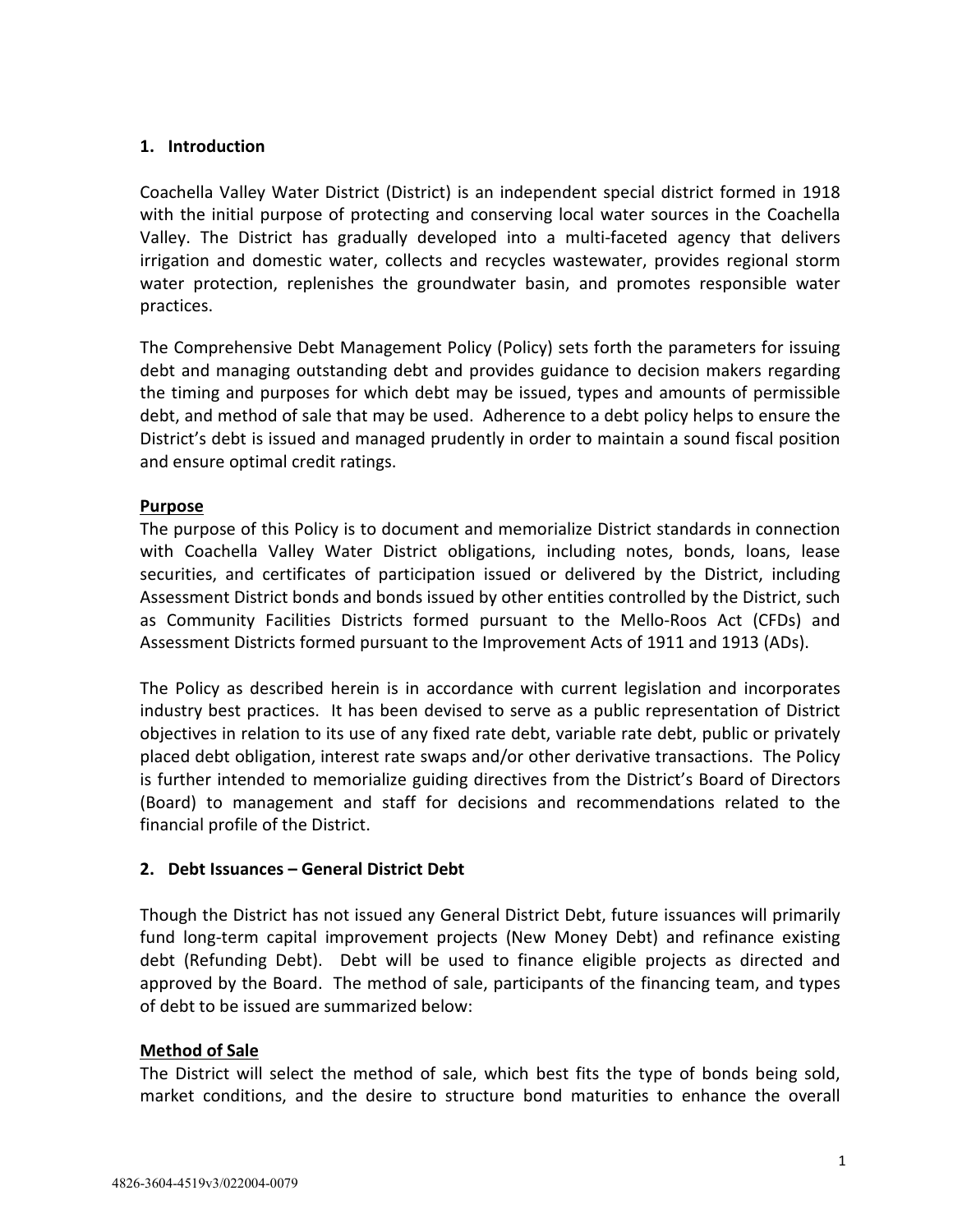<span id="page-3-0"></span>performance of the entire debt portfolio. Three general methods exist for the sale of municipal bonds:

- 1. Competitive sale. Bonds will be marketed to a wide audience of investment banking (underwriting) firms. The underwriter is selected based on its best bid for its securities. The District will award the sale of the competitively sold bonds on a true interest cost (TIC) basis. Pursuant to this policy, the General Manager, Assistant General Manager, and/or Director of Finance is hereby authorized to sign the bid form on behalf of the District, fixing the interest rates on bonds sold on a competitive basis.
- 2. Negotiated sale. The General Manager, Assistant General Manager, and/or Director of Finance selects the underwriter, or team of underwriters, to market the District's securities in advance of the bond sale, with approval by the Board. The Director of Finance works with the underwriter to bring the issue to market and negotiates all rates and terms of the sale. In advance of the sale, the General Manager, Assistant General Manager, and/or Director of Finance will determine compensation for and liability of each underwriter employed and the designation rules and priority of orders under which the sale itself will be conducted. Pursuant to this policy, the General Manager and/or Assistant General Manager is hereby authorized to sign the bond purchase agreement on behalf of the District, fixing the interest rates on bonds sold on a negotiated basis.
- 3. Private placement. The District may elect to issue debt on a private placement basis. Such method may be considered if it is demonstrated to result in cost savings or provide other advantages relative to other methods of debt issuance, or if it is determined that access to the public market is unavailable and timing considerations require that a financing be completed.

## **Roles and Responsibility**

The primary responsibility for developing debt financing recommendations rests with the Director of Finance and General Manager. In developing such recommendations, the finance team shall consider the need for debt financing and assess progress on the current capital improvement program (CIP) and any other program/improvement deemed necessary by the District. The Board authorizes and approves debt financing and/or debt service related recommendations and proposals. All proposed debt financings shall be presented to and approved by the Board.

## *Bond Counsel*

The District will retain external bond counsel for all debt issues. As part of its responsibility to oversee and coordinate the marketing of all District indebtedness, the Director of Finance and/or the General Manager will make recommendations for approval by the Board on the retention of bond counsel.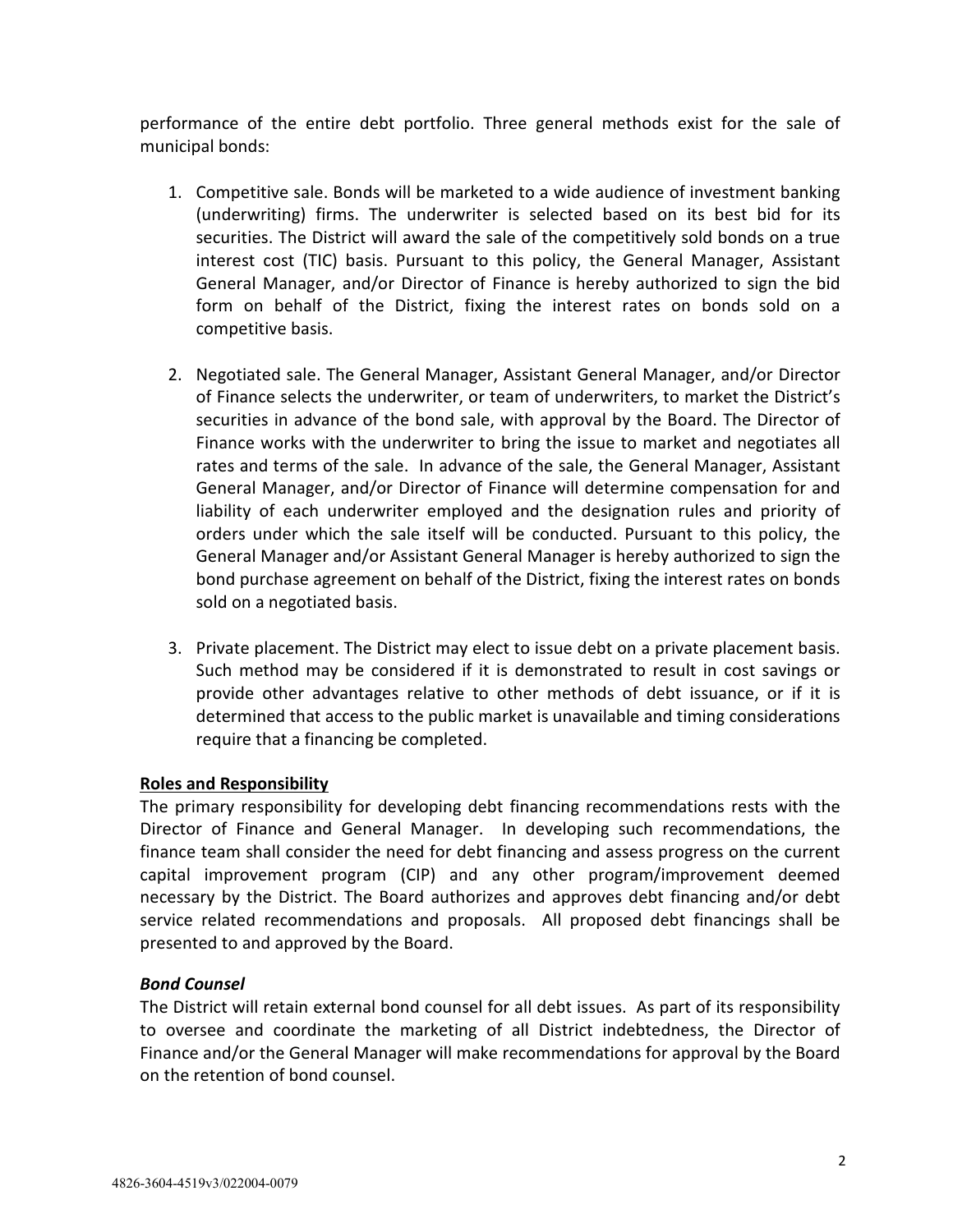Bond counsel will prepare the necessary authorizing resolutions, agreements, and other documents necessary to execute the financing. All debt issued by the District will include a written opinion by bond counsel affirming that the District is authorized to issue the debt, stating that the District has met all state constitutional and statutory requirements necessary for issuance, and determining the debt's federal income tax status.

### *Municipal Advisors*

The District will select independent municipal advisors. While serving as the District's municipal advisor, a firm may not also engage in the underwriting of the District bond issue for which that firm acts as municipal advisor. A firm may not switch roles (i.e., from municipal advisor to underwriter) after a financial transaction has begun. Municipal advisors shall be selected through a competitive qualification process after a review of proposals by the Director of Finance, Assistant General Manager, and/or other staff, and is subject to approval by the Board.

During the contract term of any party acting as municipal advisor, neither the firm nor any individual employed by that firm will perform financial advisory, investment banking, or similar services for any entity other than the District in transactions involving a District financial commitment.

The municipal advisor will advise the District on refunding opportunities for current outstanding debt, as well as assist in evaluating the merits of competitive, negotiated, or private placement of new debt, and determining the most appropriate structure to ensure effective pricing that meets the District's near-term and long term cash flow needs. The municipal advisor will work with all parties involved in the financing transaction, including the District's bond counsel, trustee, underwriters, and credit liquidity providers, to develop and monitor the financing schedule and preparation of the Official Statement. The municipal advisor will assist the District in developing and distributing bid specifications for desired services, such as, trustee and paying agents, printing, remarketing, and credit liquidity service providers, and assist the District in its review process. The District also expects that its municipal advisor will provide objective advice and analysis, maintain confidentiality of the District's financial plans, and be free from any material conflict of interest.

#### *Underwriters*

For negotiated sales, the District will generally select or pre-qualify underwriters through a competitive process. This process may include a request for proposal or qualifications to firms considered appropriate for the underwriting of a particular issue or type of bonds. The Director of Finance and General Manager will determine the appropriate method to evaluate the underwriter submittals and then select or qualify firms on that basis. The District will not be bound by the terms and conditions of any underwriting agreements; oral or written, to which it was not a party.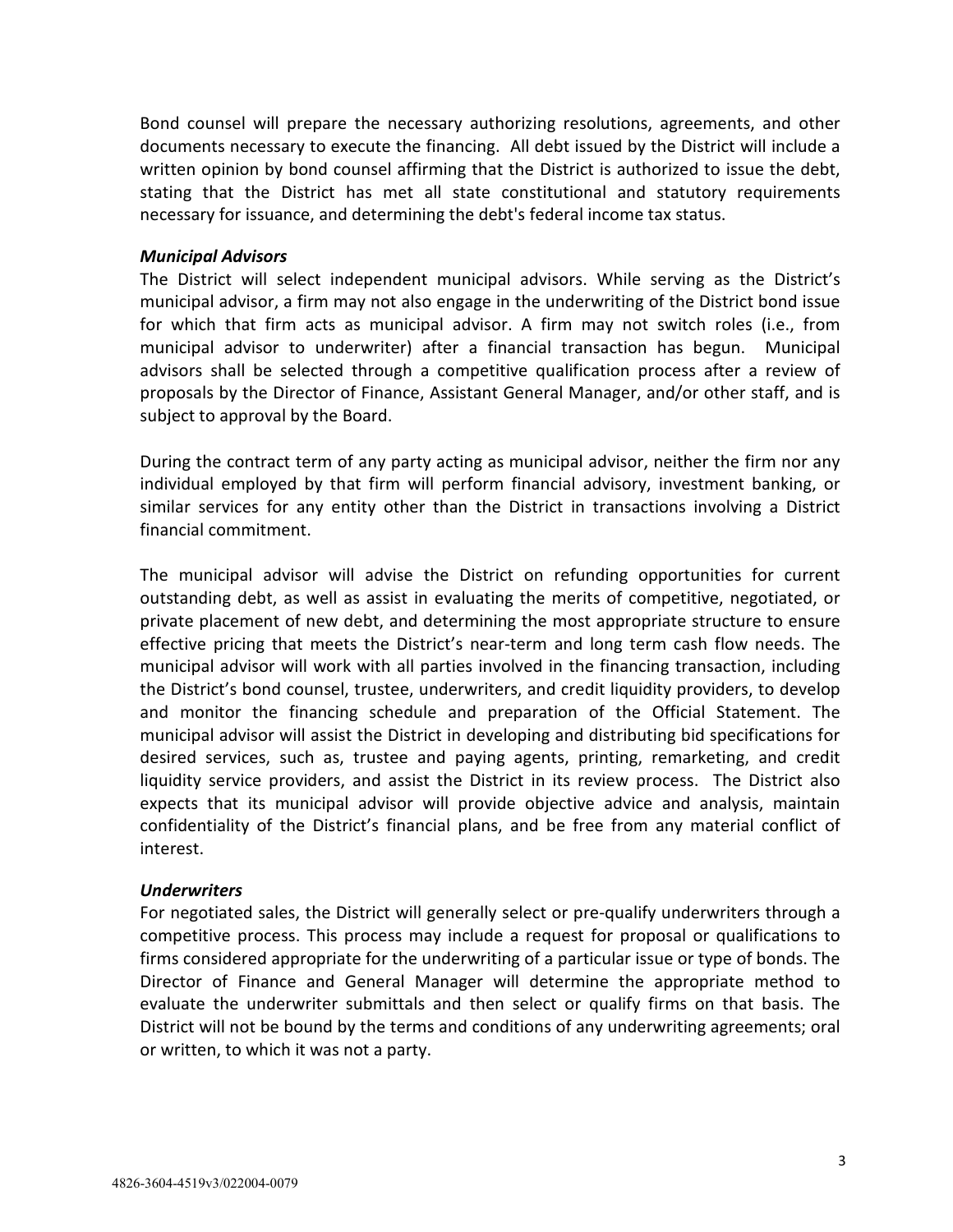### <span id="page-5-0"></span>**New Money Debt**

The District will utilize reasonable debt financing as an acceptable and appropriate approach to fund long-term investments, mitigating needed rate increases, and helping to ensure that existing and future ratepayers fund an appropriate share of long-lived assets. Long-term investments include the acquisition of land, facilities, works, improvements, and supplies of water; and enhancements or enlargements to existing capacity and facilities for obtaining, importing, transporting, and delivering additional quantities of water, including water reclamation, water recycling, and other water related infrastructure. These investments are typically included in the District's Capital Improvement Program. Bond proceeds can be issued to fund the planning, design, land acquisition, construction, attached fixtures or equipment and movable pieces or equipment, or other costs as permitted by law.

The District will issue New Money Debt only in the case where there is an identified source of repayment. Debt will be issued to the extent that (i) projected existing revenues are sufficient to pay for the proposed debt service together with existing debt service covered by such existing revenues, or (ii) additional revenues have been identified as a source of repayment in an amount sufficient to pay for the proposed debt (including anticipated revenues from future rate increases).

The District will not issue debt to finance ongoing operating needs except in case of an extreme financial emergency which is beyond its control or reasonable ability to forecast, and unless specifically approved by the Board.

Debt issuance for a capital project will not be considered unless such project has been incorporated into the District's capital planning process, or as otherwise approved by the Board.

## **State Revolving Funds**

The State Revolving Fund (SRF) loan program is a low or zero interest loan program generally for the construction of wastewater treatment and sewage collection systems, water recycling facilities, storm water projects, implementation of nonpoint source and storm drainage pollution control management programs, estuary conservation and management programs, and other water infrastructure and programs made available by the State.

SRF loans are generally structured such that the District is required to contribute a percentage of the total project cost and receives loan proceeds from the State for the balance. The SRF loan interest rate is typically calculated by taking half of the True Interest Cost (TIC) of the most recent State of California General Obligation Bonds sale. The term of the loans can be 20 or, if applicable, an extended financing term of 30 years. When compared to traditional bond financing, the District may realize savings as a result of the 20 year or 30-year amortization period of the SRF Loans, but should consider the timing and overall costs of administering an SRF loan as opposed to other forms of debt.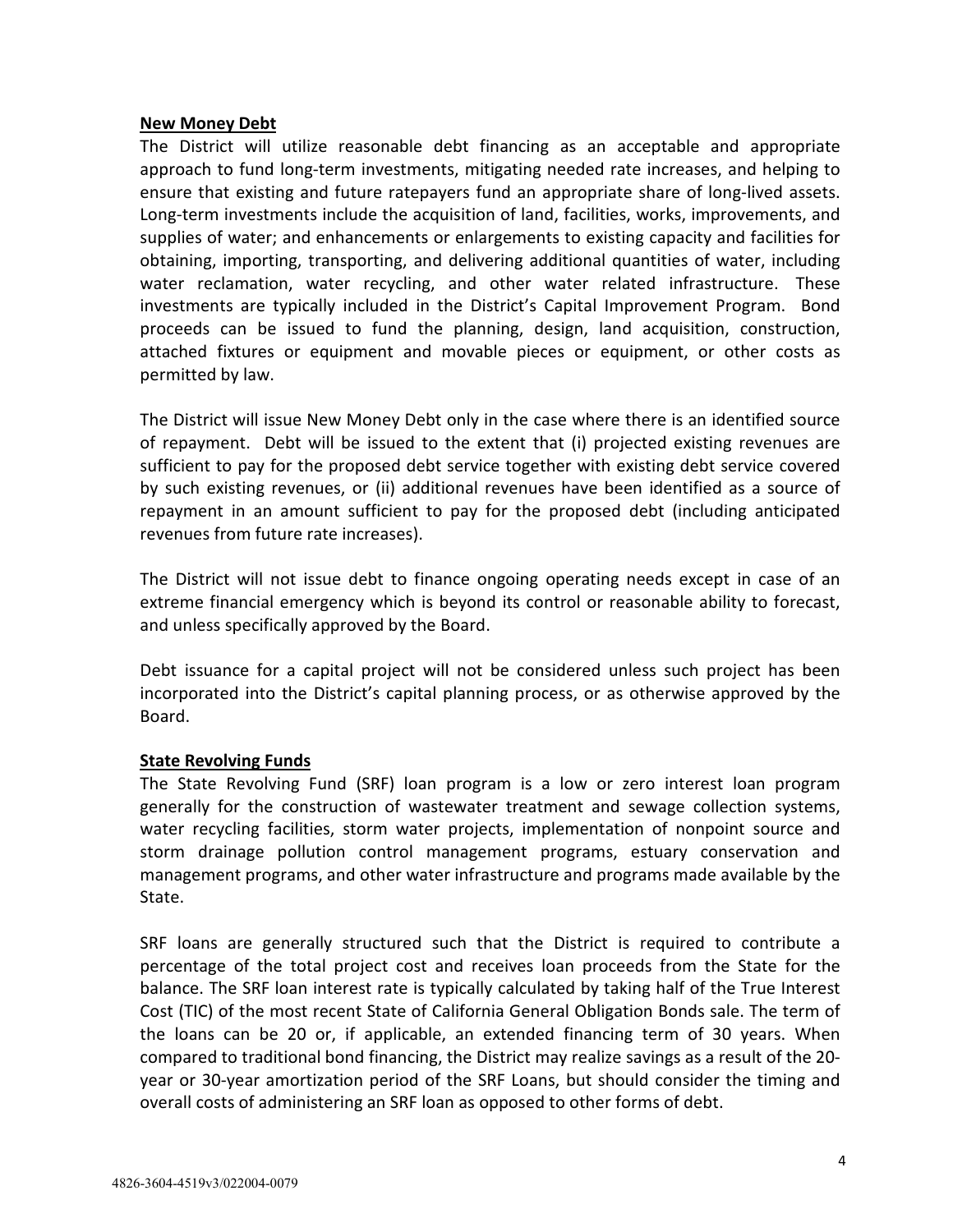<span id="page-6-0"></span>SRF Loans may provide additional assistance in the form of principal forgiveness, or may incorporate a grant component. Principal forgiveness must be specified at the execution of the loan agreement for the amount forgiven to be counted against the total loan required to be provided by the SRF.

## **Refunding Debt**

Current and advance refundings are important debt management tools for the District. They are commonly used to achieve debt service (interest cost) savings, remove or change bond covenants, or restructure debt service obligations. Since the Federal Tax law allows only one advance refunding after the initial issuance, careful planning and timing must be used.

To the extent that debt having fixed interest rates originally structured with a long-term amortization structure (ten years or greater) is refunded with fixed rate debt, the District will not generally issue refunding debt which extends the final maturity of the refinanced debt. Extending the final maturity may occur when warranted, such as restructuring of debt to match debt amortization with the useful life of the financed assets.

## *Current Refunding*

To the extent that a refinancing is a current refunding (one which occurs not more than 90 days from the call date of the refunded debt), the District will generally apply an expectation that the refunded debt will generate not less than 4 percent aggregate net present value savings, measured as a percentage of the par amount of the refunded bonds.

## *Advance Refunding*

To the extent that a refinancing is an advance refunding (one which occurs more than 90 days from the call date of the refinanced debt), the general guideline will be to achieve a minimum of 5 percent aggregate net present value savings (measured as a percentage of the par amount of the refunded bonds) and that the ratio of net present value savings to the sum of net present value savings and negative arbitrage (this ratio is commonly referred to as "escrow efficiency" and is used as a guide in determining the amount of savings foregone in an advance refunding when escrow yields are less than the District's borrowing cost) is not less than 75 percent.

Notwithstanding the above minimum, the overall target savings threshold for an advance refunding is 7 percent net present value savings as well as a minimum of 85 percent escrow efficiency.

Lower thresholds than those listed above may be justified if the refunding is being done for reasons other than economic savings, such as to make changes to bond covenants or for other sound business or policy reasons, and will be at the discretion of the Director of Finance in consultation with the District's Municipal Advisor and bond counsel, and in consultation with the Assistant General Manager.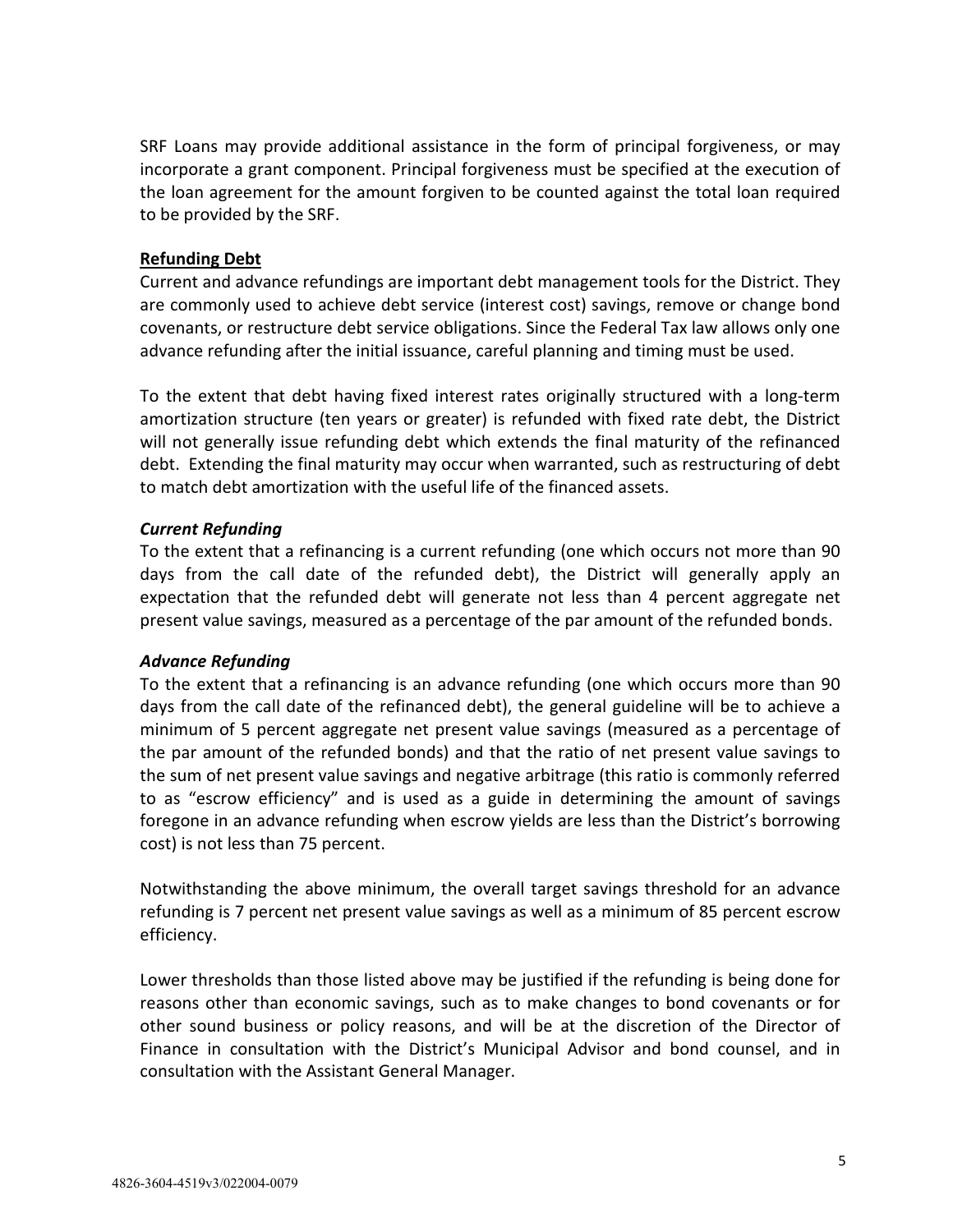## <span id="page-7-0"></span>**Other Refinancing/Refunding**

To the extent that a refinancing involves either a prior issuance or new issuance of variable rate debt, the Finance Department will evaluate the refinancing based upon a combination of risk and economic considerations to be made at the time.

### **Financing Criteria**

Revenue bonds, variable rate bonds, certificates of participation, SRF loans, federal loans or loan guarantees, bank loans, notes, commercial paper, and direct placements are authorized forms of debt to be considered by the District, subject to State Law. The weighted average useful life of the asset(s) or project shall exceed the payout schedule of any debt the District assumes.

In addition to the aforementioned long and short term financing instruments, the District may also consider joint arrangements with other governmental agencies. Communication and coordination will be made with local governments regarding cost sharing in potential joint projects, including leveraging grants and funding sources.

Each debt issuance should be evaluated on an individual basis within the context of the District's overall financing objectives, integration with the Capital Improvement Program, and current market conditions. The District will evaluate alternative debt structures (and timing considerations) to ensure the most cost-efficient financing under prevailing market conditions.

- Credit Enhancement the District will consider the use of credit enhancement on a case-by-case basis, evaluating demonstrable savings, terms and conditions, market access, and investor expectations.
- Call Options/Provisions In general, the District's securities should include optional call provisions, unless the cost of such an option is determined to exceed the benefit. The District will avoid the sale of non-callable, long-term fixed rate bonds, absent careful evaluation of the value of the call option.
- Additional Bonds Test/Rate Covenants The amount and timing of debt will be planned to comply with the additional bonds tests and rate covenants outlined in the appropriate legal and financing documents, and this policy.
- Short-Term Debt The District may utilize short-term borrowing to serve as a bridge for anticipated revenues, construction financing or future bonding capacity.
- Variable Rate Debt Variable rate debt products are priced at the short-end of the yield curve at low interest rates compared to fixed-rate bonds, but subject to various risks. Variable rate debt may be appropriate for the District's portfolio, depending on market conditions and a careful consideration of the risks involved. Variable rate debt products include variable rate demand obligations, commercial paper, floating rate notes, and other obligations which have interest rates adjusting periodically. The District may consider the use of variable rate debt products to achieve a lower cost of borrowing or for short-term borrowing. In determining whether or not to use variable rate debt, the District will analyze the risk associated with the variable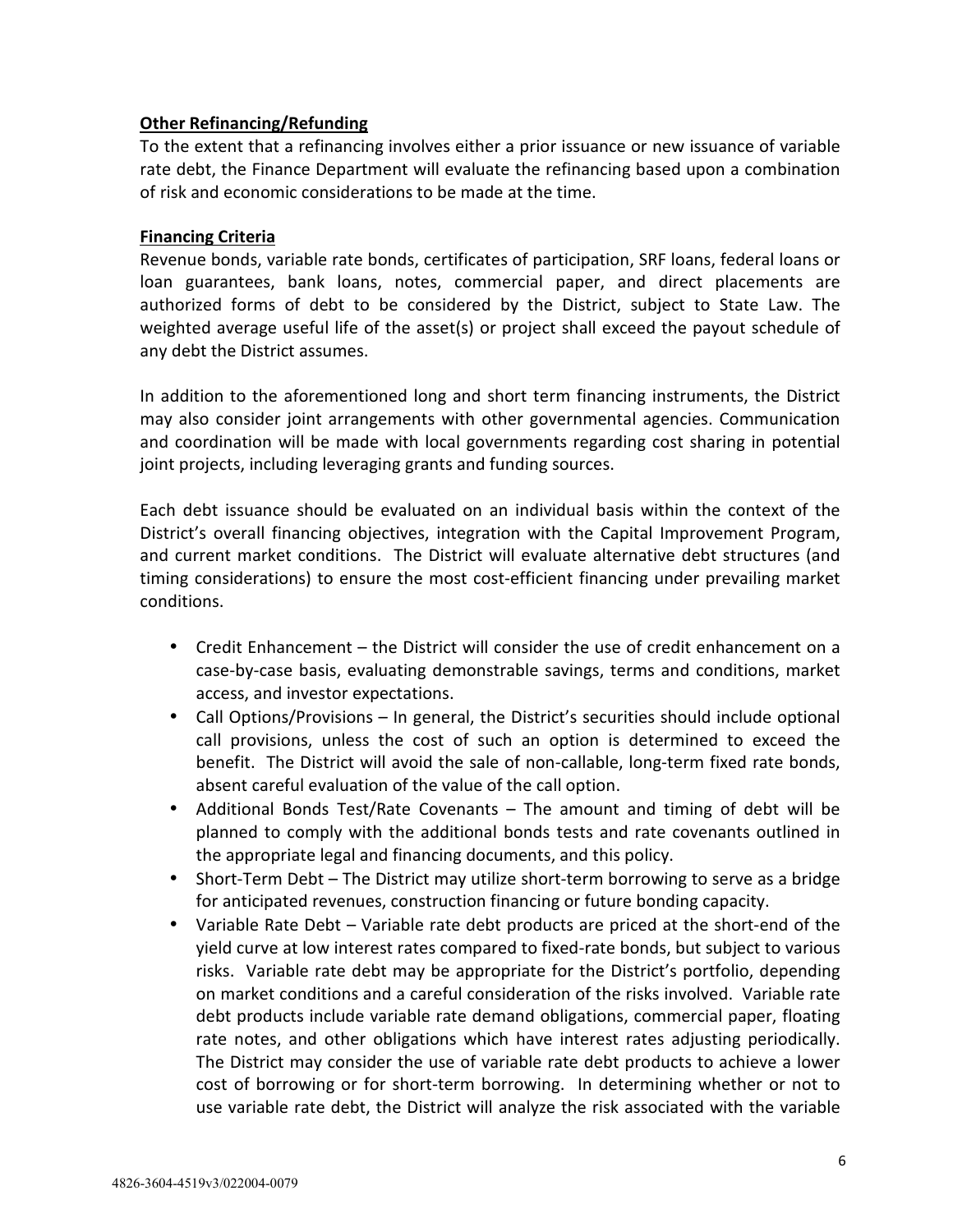<span id="page-8-0"></span>rate debt, the impact on the District's overall portfolio, and means to mitigate those risks. The District will maintain a conservative level of outstanding variable debt in consideration of the District's current cash and reserve balances, in addition to maintaining adequate safeguards against risk and managing the variable revenue stream. The District will mitigate variable interest rate risks by maintaining sufficient unrestricted reserve funds to hedge against market access risk, liquidity risk, and interest-rate escalation risk.

- Derivatives The use of derivatives may increase the District financial flexibility and provide opportunities for interest rate savings or enhanced investment yields. Careful monitoring of such products is required to preserve District credit strength and budget flexibility. Derivatives will not be used to speculate on perceived movements in interest rates. The notional amount of derivative products shall not exceed 15% of total District outstanding debt. More detailed information is contained in Swap Policy Section 4.
- Investment of Bond Proceeds Bond proceeds will be invested in accordance with the permitted investment language outlined in the bond documents for each transaction.

### **Internal Control Procedures**

All debt transactions must be approved by the Board of Directors. The proceeds of bond sales will be invested until used for the intended project(s) in order to maximize utilization of the public funds. The investments will be made to obtain the highest level of 1) safety, 2) liquidity, and 3) yield, and may be held as cash. The District's investment guidelines and bond indentures will govern objectives and criteria for investment of bond proceeds. The Finance Department will oversee the investment of bond proceeds in a manner to avoid, if possible, and minimize any potential negative arbitrage over the life of the bond issuance, while complying with arbitrage and tax provisions.

Bond proceeds will be deposited and recorded in separate accounts to ensure funds are not comingled with other forms of District funds. The District's Trustee or Fiscal Agent will administer the disbursement of bond proceeds pursuant to each certain Indenture of Trust or Fiscal Agent Agreement, respectively. To ensure proceeds from bond sales are used in accordance with legal requirements invoices are submitted by the Engineering Department and approved by the Finance Department and General Manager for payment. Requisition for the disbursement of bonds funds will be approved by the District's Director of Finance or designated alternate. Responsibility for general ledger reconciliations and records is segregated from the invoice processing, cash receipting, and cash disbursement functions.

The Finance Department will be tasked with monitoring the expenditure of bond proceeds to ensure they are used only for the purpose and authority for which the bonds were issued and exercising best efforts to spend bond proceeds in such a manner that the District will meet one of the spend-down exemptions from arbitrage rebate. Tax-exempt bonds will not be issued unless it can be demonstrated that 85% of the proceeds can reasonably be expected to be expended within the three-year temporary period.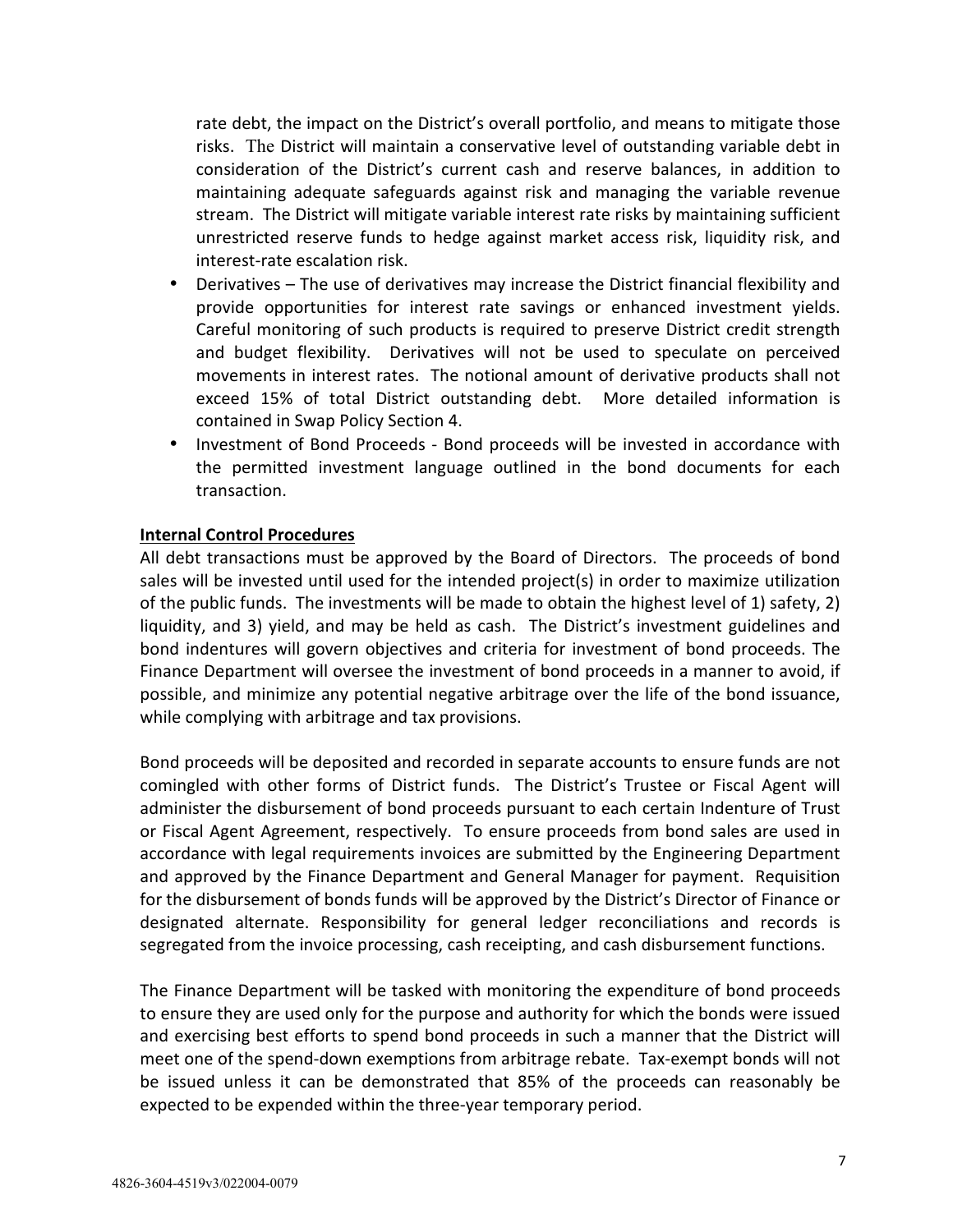## <span id="page-9-0"></span>**3. Debt Issuances – Special District Financing**

Pursuant to Section 53312.7 of the California Government Code, the Board of Directors of the Coachella Valley Water District hereby states its goals and policies concerning the use of Chapter 2.5 of Part 1 of Division 2 of Title 5 of the Government Code of the State of California (hereafter the "Act") in providing adequate public infrastructure improvements for the Coachella Valley Water District including, but not limited to, sewer, water, flood control and for the refunding of existing debt on land within the Community Facilities Districts "CFD." In addition, the Act may be used to provide for the maintenance, repair, reconstruction, and replacement of any of the foregoing infrastructure improvements. The following goals and policies shall apply to each CFD hereafter formed by the District. Any policy or goal stated herein may be supplemented or amended or deviated from upon a determination by the Board of Directors that such supplement, amendment, or deviation is necessary or desirable, and any policy or goal stated herein shall be deemed amended or supplemented in the event, and as of the date, if ever, that such amendment or supplement is required to ensure compliance with the Act or any other laws of the State of California or federal laws of the United States of America.

## **Financing Priority**

# *Priority that Various Kinds of Public Facilities Shall have for Financing through the Use of the Act*

It is the policy of the District to give first priority to the provision through the use of the Act of public infrastructure improvements benefiting the District, which improvements may include, but are not limited to, sewer, water, flood control, and for the refunding of existing debt on land within the CFD. It is secondarily the policy of the District to assist in the provision of other public facilities when to do so will, in the sole discretion of the Board of Directors acting as the legislative body of the affected CFD, result in a savings to taxpayers residing within or owning property within the District boundaries

# **Credit Quality and Evaluation Criteria**

# *Credit Quality to be Required of Bond Issues, Including Criteria to be used in Evaluating the Credit Quality*

It is the policy of the District to refrain from the issuance of any CFD bonds unless at the time of issuance of any CFD bonds, (i) special tax revenues from that CFD are reasonably expected to provide at least one hundred ten percent (110%) debt service coverage for each year of the term of such bonds; and (ii) such CFD establishes, and covenants to cause special taxes to be levied in an amount sufficient to maintain, for the term of such bonds (provided, however, that depletion may occur to pay debt service in the last two (2) years of such term), a reserve fund securing such bonds in an amount equaling the lowest of (i) ten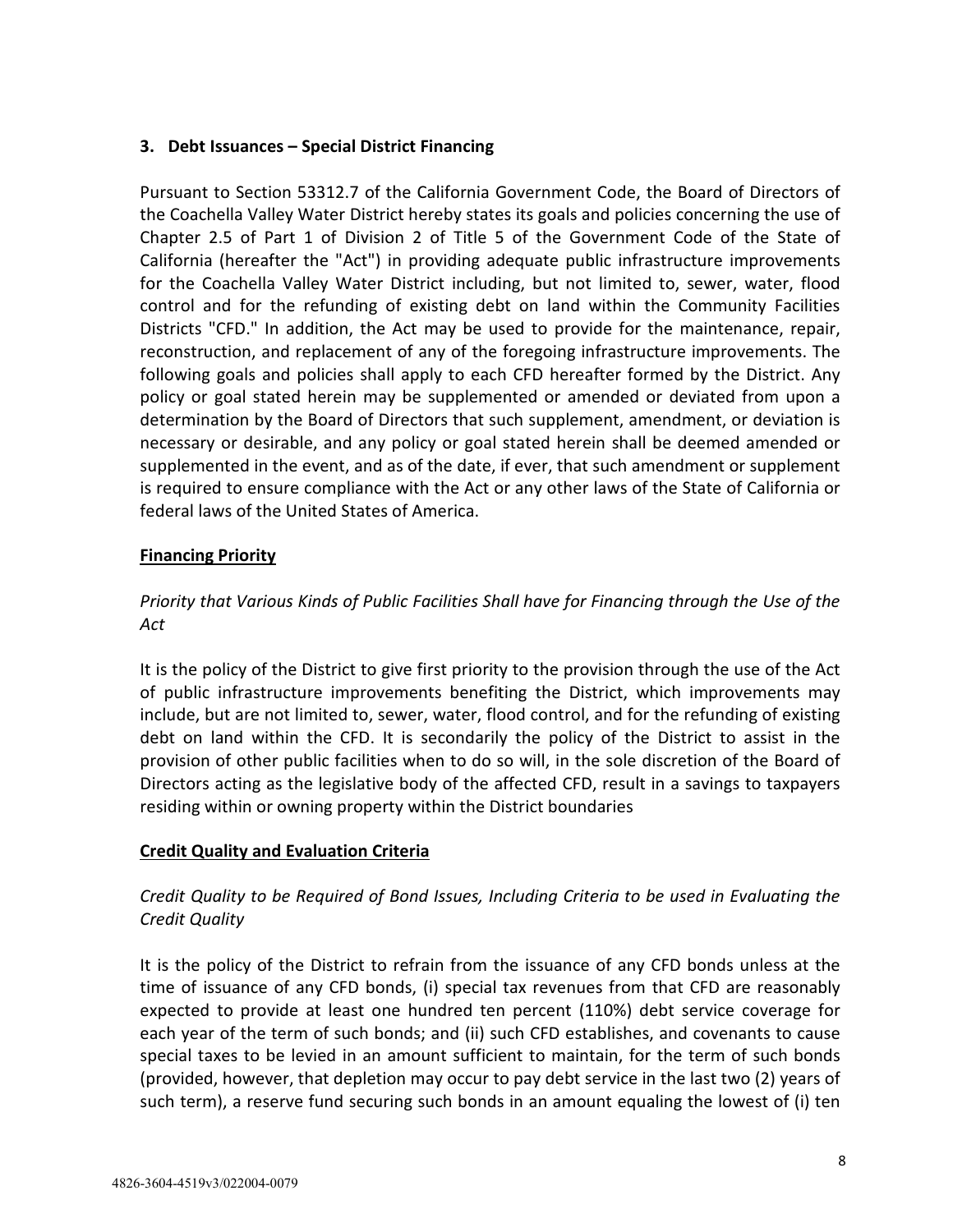<span id="page-10-0"></span>percent (10%) of the original proceeds of such bonds, or (ii) the largest amount, for any bond year during the term of such bonds, of principal and interest payable on such bonds, or (iii) one hundred twenty-five percent (125%) of the average amount payable, for any bond year, of principal and interest on the outstanding bonds of such bond issue. Further, it is the policy of the District to comply with all provisions of the Act including, but not limited to, Section 53345.8, as such Section may be amended from time to time. If the criteria set forth above are met, such bond issues need not be rated by nationally-recognized rating agencies.

## **Customer Protection Principle**

*The District will protect its customers and standing in the credit markets by managing and administering special districts in a prudent, efficient, and effective manner.* 

- Growth pays for growth. Property developers shall make an advance deposit to fund the cost to form the special district. The developer / property owner bears responsibility for all costs of the formation of the special financing district.
- The District's standing in the credit markets is paramount and must be preserved. The District seeks to form special districts with strong credit characteristics, as measured by:
	- $\circ$  At a minimum, a value-to-lien ratio of four-to-one (4:1), at time of bond sale;
	- $\circ$  Taxpayer delinguency level at or below five percent (5%) at time of bond sale:
	- o The bond issuance includes a Reserve Fund Requirement;
	- $\circ$  A Letter of Credit requirement for property owner's responsible for a certain percentage of the tax levy, at least 20%, depending on the project.

## **Informing Prospective Property Purchasers**

# *Steps to be Taken to Ensure that Prospective Property Purchasers are Fully Informed About Their Taxpaying Obligations*

It is the goal of the District that all taxpayers residing within, or owning property within, the boundaries of a CFD heretofore or hereafter established by the District will receive the form of notice required by Section 53341.5 of the Act, at the time set forth therein, as such Section may be amended from time to time. In order to comply with this goal, it is the policy of the District to provide Section 53340.2 notice of special tax to any individual requesting such notice or any owner of property subject to a special tax levied by the District within five (5) working days of receiving a request for such notice.

## **Tax Allocation Formula Equity**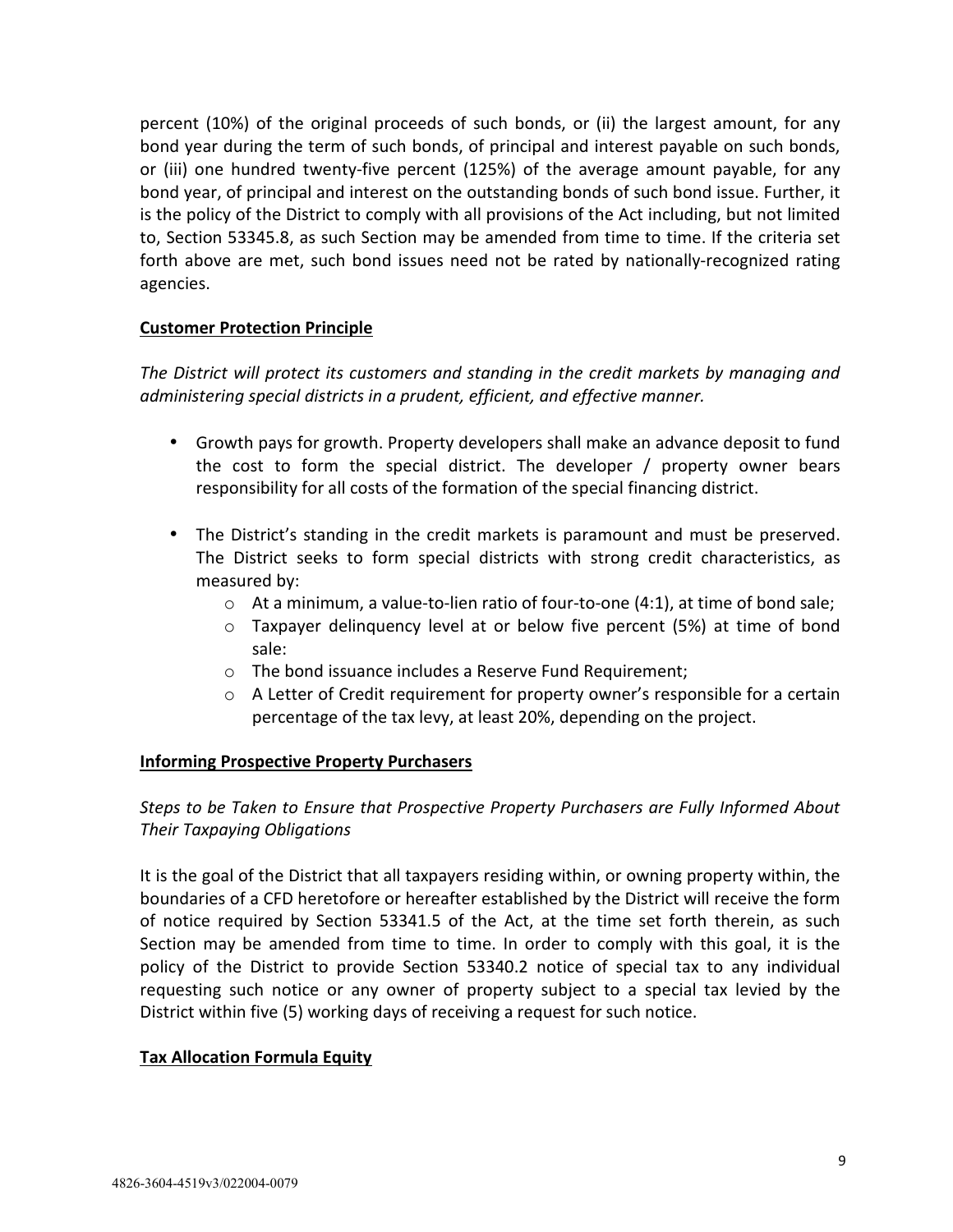<span id="page-11-0"></span>*Criteria for Evaluating the Equity of Tax Allocation Formulas, and Concerning Desirable and Maximum Amounts of Special Tax to be Levied Against Any Parcel* 

It is the goal of the District that each taxpayer residing within, or owning property within, the boundaries of any CFD hereafter established by the District pay special taxes which reflect, as nearly as practicable, such taxpayer's fair and reasonable share of their projected benefit from, and/or burden upon, the facilities to be constructed and/or maintained or of any refunding of existing debt within the CFD by such CFD. It is the goal of the District that maximum Mello-Roos special taxes on residential owner-occupied property, when taken together with ad valorem taxes, any other special taxes levied pursuant to the Act and assessments applicable to such property, do not exceed in any year two percent (2%) of the greater of the assessed value or appraised value of such property. Nevertheless, special taxes on residential owner-occupied property, when taken together with ad valorem taxes, any other special taxes levied pursuant to the Act and assessments applicable to such property, may exceed in any year two percent (2%) of the greater of the assessed value or appraised value of such property if the District determines at the time of formation of a CFD that over the term of the bonds, the special taxes, ad valorem taxes and assessments are expected to average two percent (2%) or less per year of the greater of the assessed value or appraised value of such property. It is further the policy of the District to comply with the provisions of Section 53321 of the Act with respect to the escalation of maximum taxes.

## **Appraisal Definitions, Standards, and Assumptions**

*Definitions, Standards, and Assumptions to be Used in Appraisals Required by Section 53345.8* 

A. **General**: The appraiser undertaking the appraisal of real property in connection with the issuance of bonds of a CFD formed by the District shall be designated an MAI, Member of the Appraisal Institute, at the time of appraisal. He/she shall be an independent appraiser contractor and represent himself/herself to be well qualified to perform the appraisal services required. Such appraiser shall certify that he/she is thoroughly familiar with the recognized and acceptable appraisal methods, techniques and Standards of Professional Practice and Code of Ethics as set forth by the Appraisal Institute and Uniform Standards of Professional Appraisal Practice of The Appraisal Foundation.

In the preparation of the appraisal report the appraiser shall follow professional appraisal practices utilizing such methods and approaches to value as are appropriate for the specific property being appraised. Should certain approaches to value, or requirements covered in these specifications, not be applicable to the assignment at hand, the appraiser can fulfill the obligation herein by identifying that approach or requirement together with a brief explanation of its omission (i.e., an appraisal involving land only).

 Generalizations and unsupported assumptions by the appraiser relating to the existence of infrastructure, utilities, improvements, grading, access, soil conditions,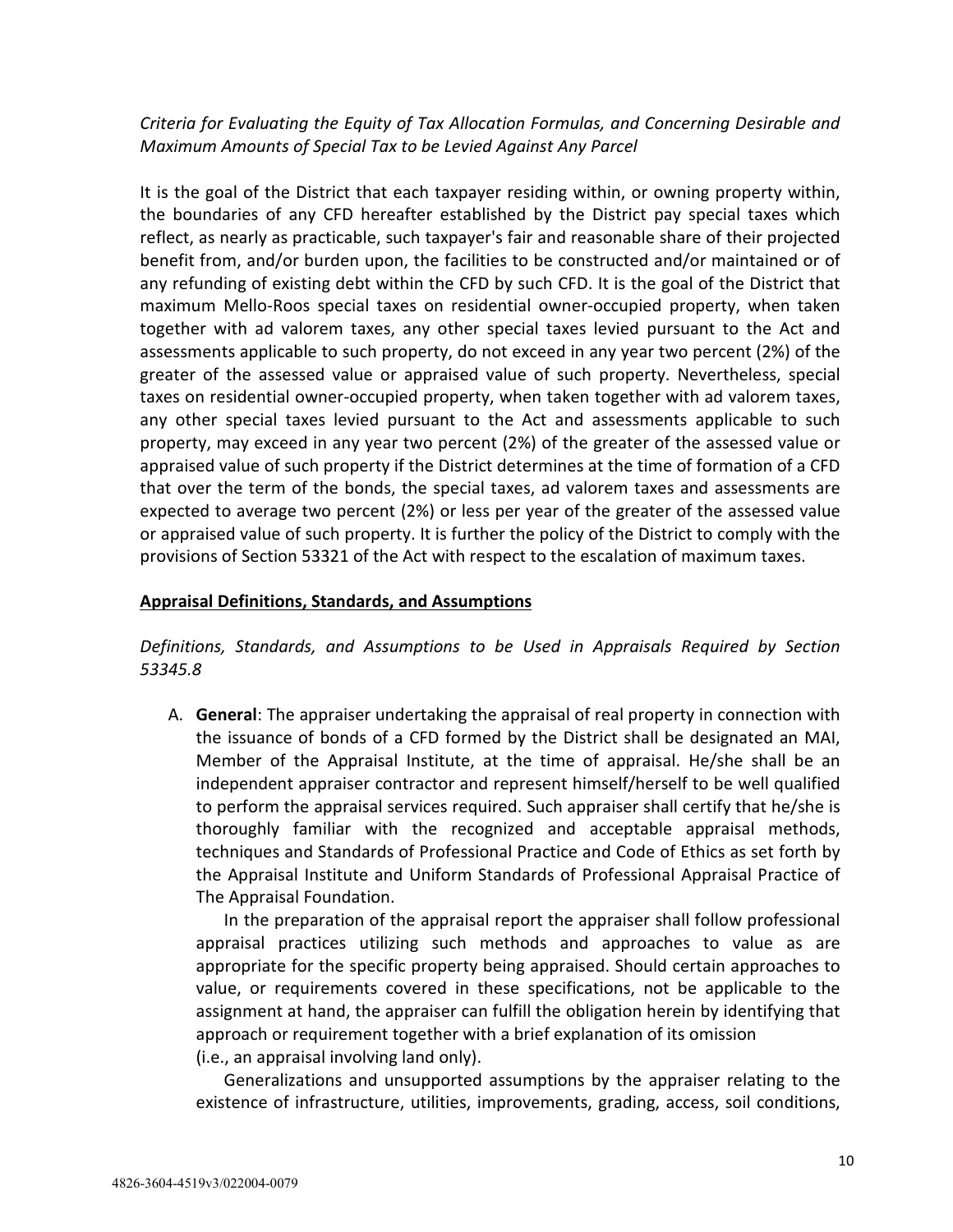topography, etc., and/or an estimated Highest and Best Use which differs from the present or permitted use and zoning are unsatisfactory in reports to be submitted relating to the issuance of CFD bonds . These items must be confirmed or justified by patterns of growth and demand trends, as indicated in the area, city and neighborhood analyses. As a minimum, the appraisal report must comply with the appraisal requirements set forth below.

 The appraiser should use precise definitions of terms, as some readers of appraisals are from outside the real estate profession. Examples of definitions include bulk acreage sales, bulk discounts, aggregate retail value, quick sale valuation, etc.

#### B. **Appraisal Criteria**

The definitions to be used in appraisals required by Section 53345.8 of the Act shall include, but shall not be limited to, the following:

- 1. **Market Value** means the most probable price in cash, terms equivalent to cash, or in other precisely revealed terms, for which the appraised property will sell in a competitive market under all conditions requisite to fair sale, with the buyer and seller each acting prudently, knowledgeably, and for selfinterest, and assuming that neither is under undue duress. Fundamental assumptions and conditions presumed in this definition are:
	- i. Buyer and seller are motivated by self-interest.
	- ii. Buyer and seller are will-informed and are acting prudently.
	- iii. The property is exposed for a reasonable time on the open market.
	- iv. Payment is made in cash, its equivalent, or in specified financing terms.
	- v. Specified financing, if any, may be the financing actually in place or on terms generally available for the property type in its locale on the effective appraisal date.
	- vi. The effect, if any, on the amount of market value of atypical financing, services, or fees shall be clearly and precisely revealed in the appraisal report.
- 2. **Scope of the Appraisal** means it is the intent of the appraisal that all appropriate data considered pertinent in the valuation of the subject property be collected, confirmed and reported in conformity with the Uniform Standards of Professional Appraisal Practice.
- 3. **As Is** means the state of development of the subject property and the level of entitlements obtained with respect to the subject property as of the date of value of the appraisal.
- 4. **Fee Simple Interest** means absolute ownership unencumbered by any other interest or estate; subject only to the limitations of eminent domain, escheat, police power, and taxation.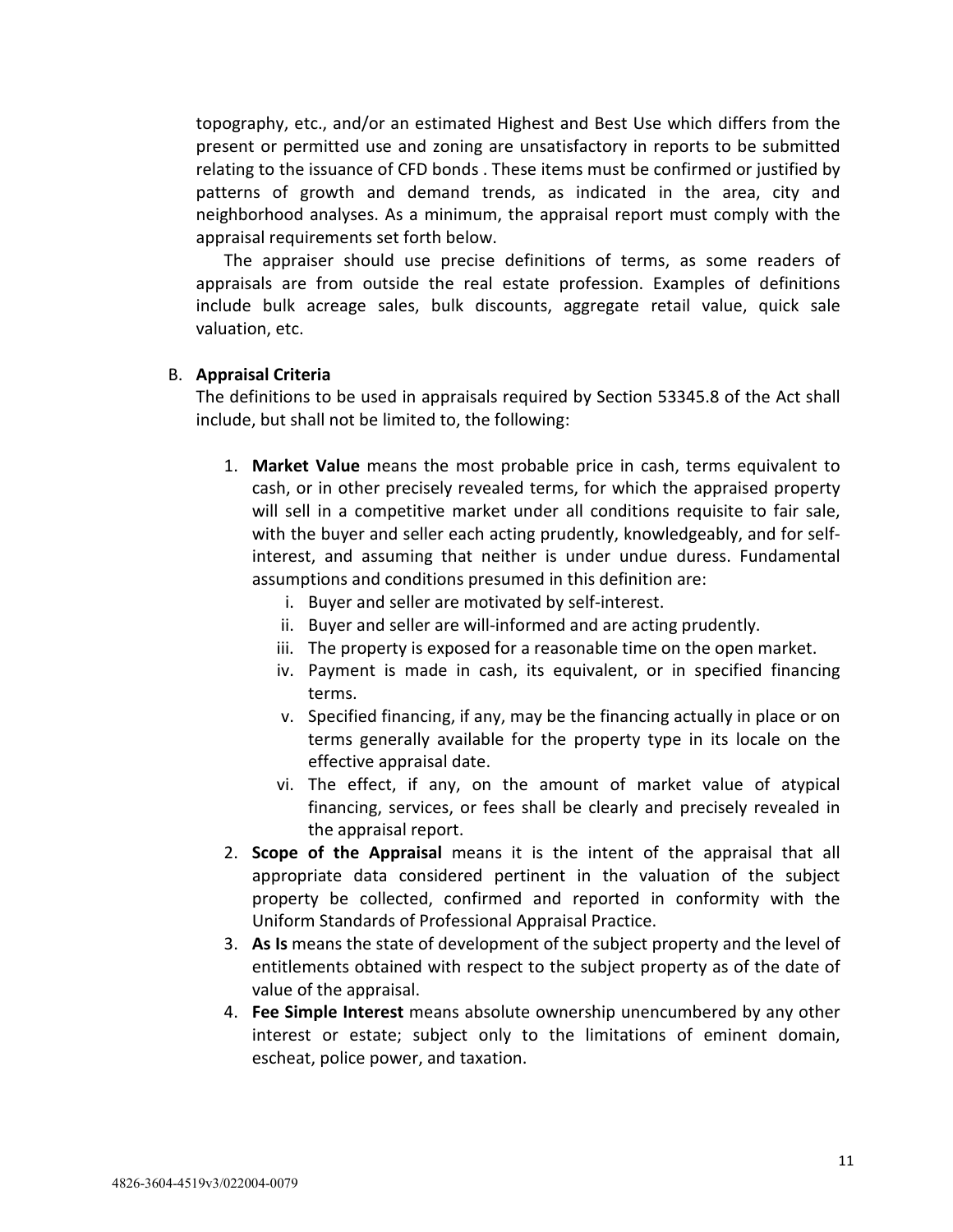The standards to be used in Appraisals required by Section 53345.8 of the Act are as follows:

- 1. The appraisal shall be prepared by an appraiser licensed by the State of California at the time of appraisal; and
- 2. The appraisal shall be prepared for the purposes of publication by any of the District, an underwriter or an authorized purchaser of bonds in connection with the contemplated CFD financing; and
- 3. The appraisal shall be consistent with a market absorption study, prepared by an experienced market absorption analyst, with respect to the development of the property which is the subject of the appraisal; and
- 4. The appraiser shall be the agent of the District rather than the agent of any developer in the subject CFD.

The assumptions to be used in the Appraisals required by Section 53345.8 of the Act shall include, but shall not be limited to, the following:

- 1. Title to the property is assumed to be good and marketable unless otherwise stated.
- 2. The property is appraised free and clear of any or all liens or encumbrances unless otherwise stated.
- 3. Responsible ownership and competent property management are assumed.

The contents of the appraisal report shall include, but shall not be limited to, the following:

- 1. Statement of Limiting Conditions and Assumptions.
- 2. Certification of Appraiser and Permission to Reproduce and Use Report as Required for Bond Issuance.
- 3. **Purpose of Appraisal**. This shall include the reason for the appraisal, a definition of all values required, and property rights appraised.
- 4. **Primary Assumption**. The appraiser will process the valuation of subject properties assuming only improvements which are completed as of the date of value or for which current financing has been irrevocably obtained, e.g., proceeds of current bond issue.
- 5. **Legal Description**. This description shall be complete so as to properly identify the property appraised.
- 6. **Property Data**. All information pertinent to the current state of the property shall be considered.
- 7. **Zoning**. Describe the zoning for the subject and comparable properties and if rezoning is imminent, discuss further.
- 8. **Analysis of Highest and Best Use**. The report shall state and support the highest and best use to which a property can be put and recognize that land is appraised as though vacant and available for development to its highest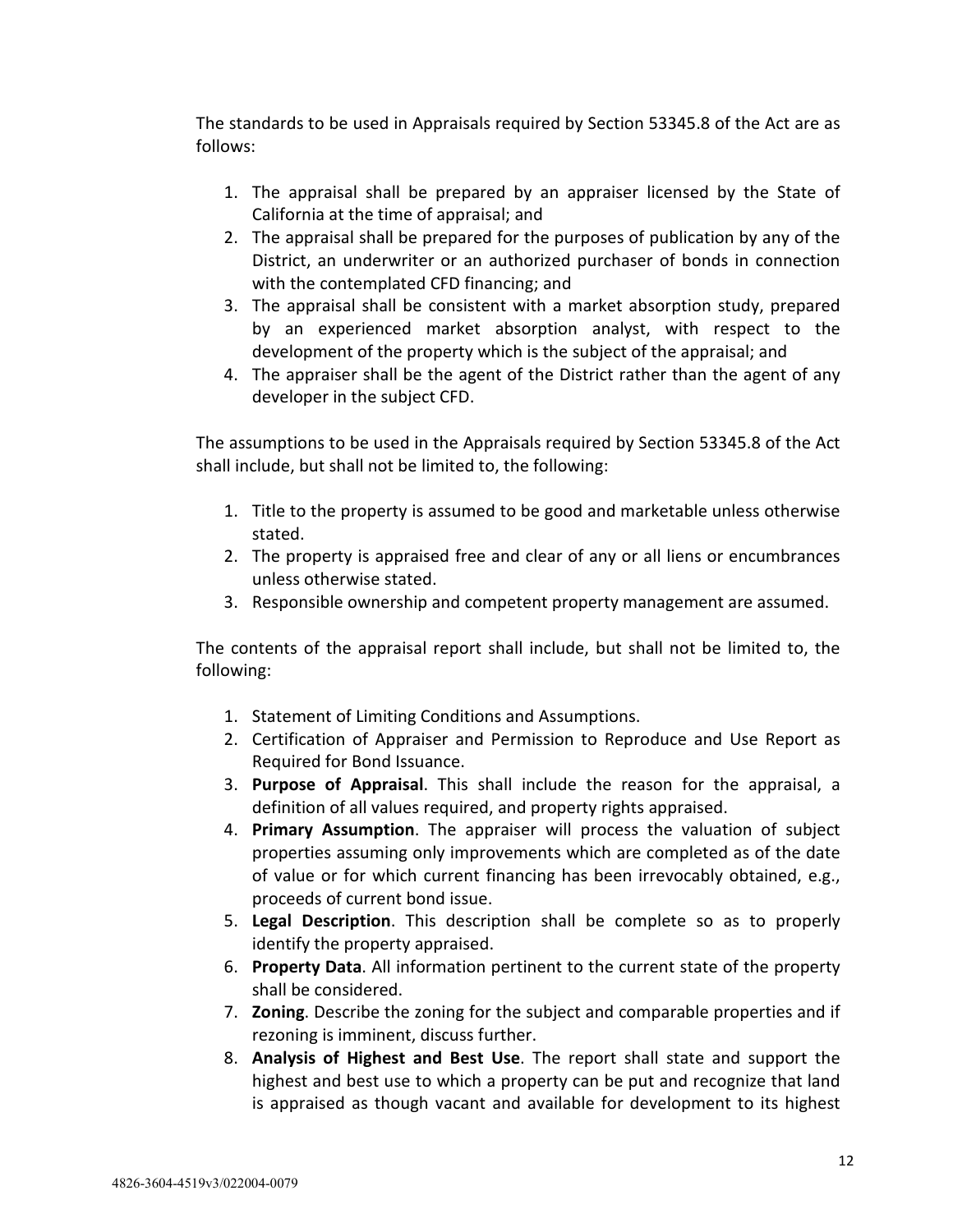and best use, and the improvements are based on their actual contribution to the site. If the highest and best use is based on a "Land Use" study provided by the developer, the appraiser's investigation and study supporting the conclusion that said land use is reasonable must be included in the report.

- 9. **Proposed Construction**. The report shall describe the construction in the manner proposed by the developer, based on the appraiser's study of construction drawings and/or interviews with engineers and architects responsible for project design which support such construction.
- 10. **Sales Comparison Approach to Value**.
	- i. Land-Direct Comparison. The appraiser's opinion of the value of the land shall be supported by confirmed sale prices of comparable, or nearly comparable, lands having like optimum uses.
	- ii. Subdivision or Developmental Approach. All variables contained within this approach shall be appropriately supported.
		- a. **Costs of Development Land: Direct Costs**. All land improvement costs shall either be estimated by developer's independent civil engineer or, if based upon "in-house'' estimates, these costs shall be presented in the report in sufficient detail so that they may be reviewed by a qualified civil engineer. Estimates made by appraiser or "rules of thumb" are not acceptable.
		- b. **Costs of Improvement Structures**. Appraisers shall check for reasonableness the developer's costs of constructing structures for work in progress and cite sources of cost data.
		- c. **Discount Rates**. Appraisals should have an adequate discussion and support/reasoning for discount rate derivation.
- 11. **Value Estimate; Cost Approach, if Applicable**. This section shall be in the form of computative data, arranged in sequence beginning with reproduction or replacement cost, and shall state the name of the source of all cost estimates (i.e., engineering firm, contractor, cost estimating service, etc.). The dollar amounts of physical depreciation and functional and economic obsolescence, or the omission of same, shall be explained in narrative form.
- 12. **Income Approach to Value**. This approach should include a discussion on the leasing (rental) status of subject property (i.e., percent occupied, rental rates, concessions, terms, rental adjustments, etc.).
- 13. **Mass Appraisal Techniques**. It may be appropriate for projects that have built-out and occupied product to use mass appraisal techniques.
- 14. **Interpretation and Correlation of Estimates**. The appraiser shall interpret the foregoing estimates and shall state his/her reasons why one or more of the conclusions reached in Items 10 through 13 are indicative of the market value of the property.
- 15. **Value Allocations**. Appraiser should report values by ownerships or assessor parcel numbers. In CFDs where production units have been built and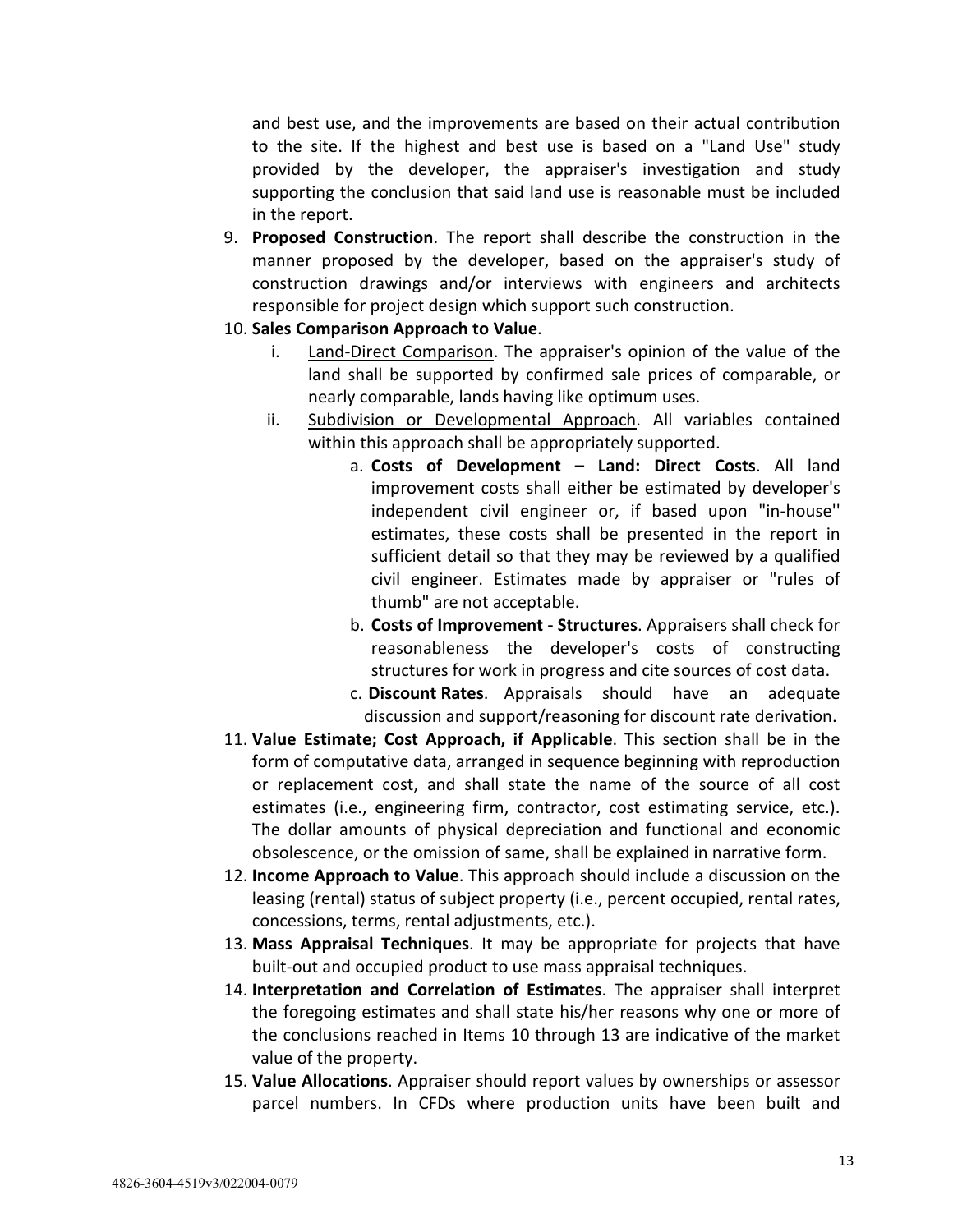<span id="page-15-0"></span>sold/occupied, these separate ownerships may be grouped together by logical categories (e.g., by tract, etc.). These value allocations are necessary for preparation of the Official Statement for bond sale offerings.

16. **Exhibits**. The appraisal report must contain sufficient exhibits to assist the reader in understanding the appraisal.

## **4. Disclosure and Reporting Requirements**

The purpose of these requirements is to ensure that the District, associated Financing Authorities, Assessment Districts, and the CFDs continue to comply with all applicable disclosure obligations and requirements under the federal securities laws.

In offering Obligations to the public, and at other times when the District makes certain reports, the District must comply with the "anti-fraud rules" of federal securities laws. ("Anti-fraud rules" refers to Section 17 of the Securities Act of 1933 and Section 10(b) of the Securities and Exchange Act of 1934 (the "1934 Act"), and regulations adopted by the Securities and Exchange Commission under those acts, particularly Rule 10b-5 promulgated under the 1934 Act.)

The core requirement of these rules is that potential investors in Obligations must be provided with all "material" information relating to the offered Obligations. The information provided to investors must not contain any material misstatements and the District must not omit material information which would be necessary to provide to investors a complete and transparent description of the Obligations and the District's financial condition (or, in the case of CFD Obligations, the development within the CFD and other factors which may affect the willingness or ability of the property owners therein to pay special taxes when due). In the context of the sale of securities, a fact is considered to be "material" if there is a substantial likelihood that a reasonable investor would consider it to be important in determining whether or not to purchase the securities being offered.

When the District issues Obligations, the two central disclosure documents which are prepared are a preliminary official statement (the "POS") and a final official statement (the "OS" and, collectively with the POS, the "Official Statement"). The Official Statement generally consists of: (i) the forepart (which describes the specific transaction, including maturity dates, interest rates, redemption provisions, the specific type of financing, the security for the Obligations and other matters particular to the financing; (ii) a section or appendix which provides information on the District, including its financial condition as well as certain operating information (which may be property tax assessments or may be other District revenues depending on the type of Obligations being issued) (the "District Section"); and (iii) various other appendices, including the District's audited financial report, form of the proposed legal opinion, and form of continuing disclosure undertaking. With respect to CFDs, the Official Statement contains limited information about the District, as CFD Obligations are special obligations of the CFD and are not secured by any funds of the District, and instead contains a description of the Obligations and the special taxes securing the Obligations, a description of the CFD, the improvements and taxpayers therein, a property ownership and development section if the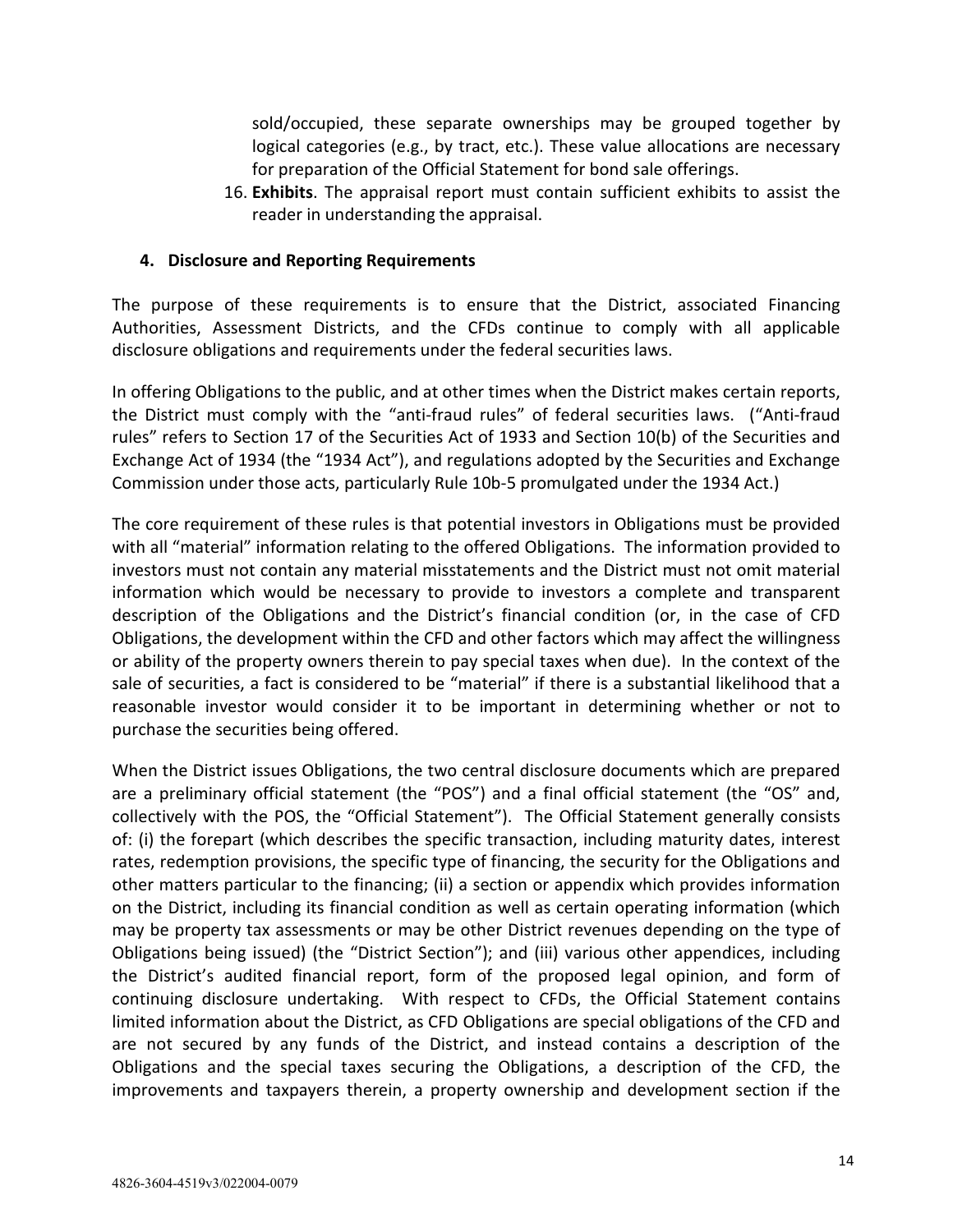CFD is not fully built out, a risk factors section containing risks specific to the CFD and CFDs in general, in addition to other sections. Investors use the Official Statement as one of their primary resources for making informed investment decisions regarding the Obligations.

### **Disclosure Process**

When the District determines to issue Obligations, the District's Director of Finance, or designee, requests the involved departments to commence preparation of the portions of the Official Statement (including particularly the District Section) for which they are responsible. While the general format and content of the Official Statement does not normally change substantially from offering to offering, except as necessary to reflect major events, the Director of Finance, or designee, is responsible for reviewing and preparing or updating certain portions of the District Section which are within such person's particular area of knowledge. Once the Official Statement has been substantially updated, the entire Official Statement is shared with the General Manager for review and input. Additionally, all participants in the disclosure process are separately responsible for reviewing the entire Official Statement.

Members of the financing team, including Bond Counsel and the District's Municipal Advisor with respect to the Obligations, assist staff in determining the materiality of any particular item, and in the development of specific language in the District Section. Members of the financing team also assist the District in the development of a "big picture" overview of the District's financial condition, included in the District Section. This overview highlights particular areas of concern. Bond Counsel has a confidential, attorney-client relationship with officials and staff of the District.

The Director of Finance or a member of the financing team at the direction thereof schedules one or more meetings or conference calls of the financing team (which includes District officials, Bond Counsel, the District's Financial Advisor, the underwriter of the Obligations, and the underwriter's counsel), and new drafts of the forepart of the Official Statement and the District Section are circulated and discussed. Such communications may occur via electronic means rather than by meetings or conference calls. During this part of the process, there is substantial contact among District staff and other members of the financing team to discuss issues which may arise, determine the materiality of particular items and ascertain the prominence in which the items should be disclosed.

Prior to distributing a POS to potential investors, there is typically a formal conference call which includes District officials involved in the preparation of the POS, members of the financing team and the underwriters and the underwriter's counsel, during which the Official Statement is reviewed in its entirety to obtain final comments and to allow the underwriters to ask questions of the District's senior officials. This is referred to as a "due diligence" meeting.

With respect to CFD Obligations, when a CFD is ready to issue bonds, the District's Director of Finance organizes the financing team to commence preparation of the Preliminary Official Statement. Typically the initial draft of a CFD Official Statement is assembled with input from Bond Counsel, Disclosure Counsel, Financial Advisor, Special Tax Consultant, Appraiser, Developer and Developer's Counsel and Underwriter. The Director of Finance reviews the draft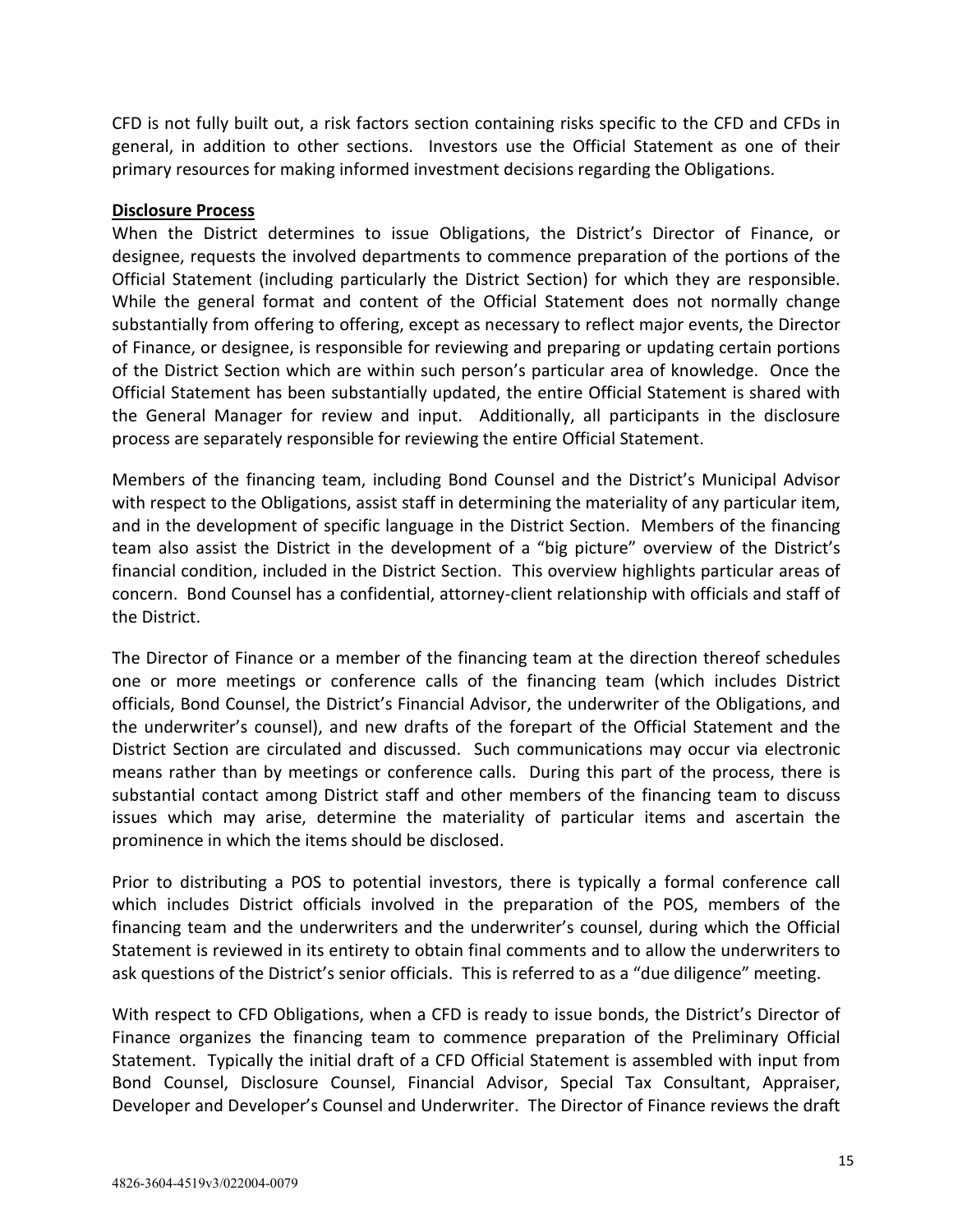Preliminary Official Statement once distributed by Disclosure Counsel, specifically the information included with respect to the CFD and the formation thereof by the District. Once the Preliminary Official Statement has been distributed, one or more due diligence conference calls or meetings with the entire CFD financing team are held until the Preliminary Official Statement is finalized. Typically, prior to printing the Preliminary Official Statement, the Developer will be required to sign a "10b-5" certificate stating that the information in the Preliminary Official Statement provided by or pertaining to the Developer and its development within the CFD does not contain any untrue statement of material fact or omit to state any material fact necessary to make the statements contained in the Preliminary Official Statement in light of the circumstances under which they were made, not misleading.

A substantially final form of the POS is provided to the District Board of Directors in advance of approval of the POS. Doing so affords the Board of Directors an opportunity to review the POS, ask questions and make comments. The substantially final form of the POS is approved by the Board of Directors which generally authorizes certain senior staff to make additional corrections, changes and updates to the POS in consultation with the District's general counsel and Bond Counsel.

When the POS is posted for review by potential investors, senior District officials execute certificates deeming certain portions of the POS complete (except for certain pricing terms) as required by Rule 15c2-12 promulgated under the 1934 Act.

Between the posting of the POS for review by potential investors and delivery of the final OS to the underwriter for redelivery to actual investors in the Obligations, any changes and developments will have been incorporated into the POS, including particularly the District Section, if required. If necessary to reflect developments following publication of the POS or OS, as applicable, supplements will be prepared and published.

In connection with the closing of the transaction, one or more senior District officials execute certificates stating that certain portions of the Official Statement, as of the date of each OS and as of the date of closing, does not contain any untrue statement of material fact or omit to state any material fact necessary to make the statements contained in the Official Statement in light of the circumstances under which they were made, not misleading. The District's general counsel also provides an opinion letter advising the underwriters of the Obligations that information contained in the District Section (or specified portions thereof) as of its date did not, and as of the date of the closing, does not contain any untrue statement of a material fact or omitted or omits to state any material fact necessary to make the statements therein, in light of the circumstances under which they were made, not misleading. The District's general counsel does not approve any financial, statistical, economic or demographic data or forecasts, charts, tables, graphs, estimates, projections, assumptions or expressions of opinion, and certain other customary matters.

## **Annual Continuing Disclosure Requirements**

In connection with the issuance of Obligations, including CFD Obligations, the District has entered into a number of contractual agreements (the "Continuing Disclosure Agreements") to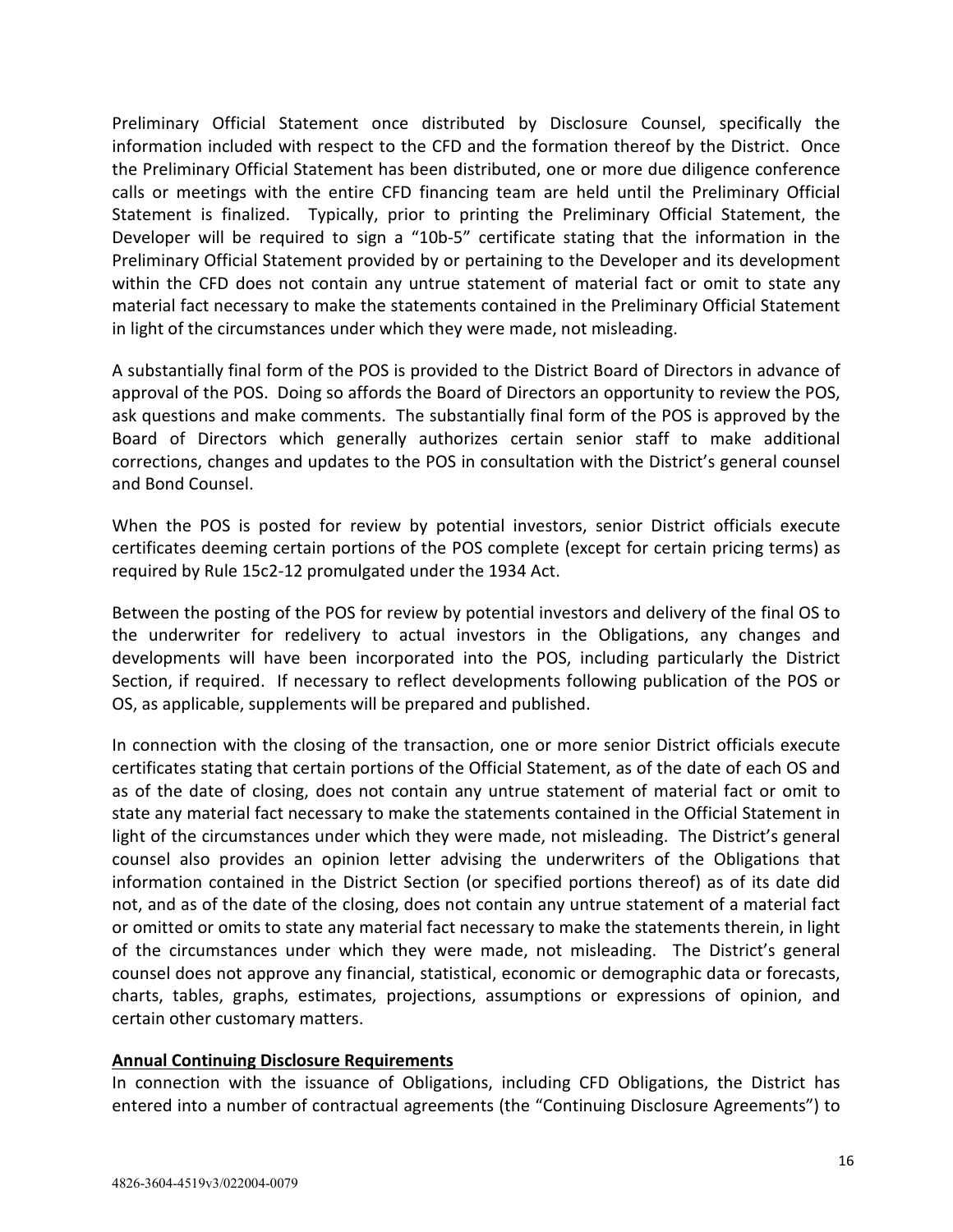provide annual reports with: (i) financial data; (ii) operating data; and (iii) audited financial statements (the District should consider whether it should no longer provide the District's entire comprehensive annual financial report rather than the audited financial statements alone). In addition, the Continuing Disclosure Agreements require the District to provide notice of certain events relating to the Obligations specified in the Continuing Disclosure Agreements. The District must comply with the specific requirements of each Continuing Disclosure Agreement. The District's Continuing Disclosure Agreements generally require that the annual reports be filed within 210 days after the end of the District's fiscal year (although securities law requires such annual reports only to be filed once each year), and event notices are generally required to be filed within 10 days of their occurrence. Such filings are to be made through the Municipal Securities Rulemaking Board's Electronic Municipal Market Access System over the Internet.

- Specific events which require "material event" notices are set forth in each particular Continuing Disclosure Agreement.
- The Director of Finance shall be responsible for preparing and filing the annual reports and event notices required pursuant to the Continuing Disclosure Agreements and for other secondary market disclosures as described under the caption "Secondary Market Disclosure". Particular care shall be paid to the timely filing of any changes in credit ratings on Obligations (including changes resulting from changes in the credit ratings of insurers of particular Obligations).
- With respect to CFD Obligations, the Continuing Disclosure Agreements are prepared by the District's Special Tax Consultant(s) and reviewed by the Director of Finance and staff. The CFD Continuing Disclosure Agreements generally require that the annual reports be filed within eight months after the end of the District's fiscal year and include the District's comprehensive annual financial report and certain other operating data concerning the CFD itself.
- In addition to disclosing any failure to comply with prior Continuing Disclosure Agreements in each POS and OS (as discussed in the final bullet point under the heading "DISTRICT SECTION" and in the "CONTINUING DISCLOSURE" section of CFD POSs and OSs), the District must take steps to correct any such failure. Such steps could include filing amended annual reports, filing audited financial statements or providing notice of events specified in Continuing Disclosure Agreements.

The District's general counsel or Director of Finance will report to the District's Board regarding the execution by the District of any agreement or other obligation which might constitute a "financial obligation" for purposes of Rule 15c2-12. Amendments to existing District agreements or obligations with "financial obligation" which relate to covenants, events of default, remedies, priority rights, or other similar terms should be reported to the District's Board as well as soon as the District's general counsel or Director of Finance is placed on written notice by District staff, consultants, or external parties of such event or receives a written notice of such amendment requests. Director of Finance will determine, in consultation with the District's general counsel and with the assistance of Disclosure Counsel, whether such agreement or other obligation constitutes a material "financial obligation" for purposes of Rule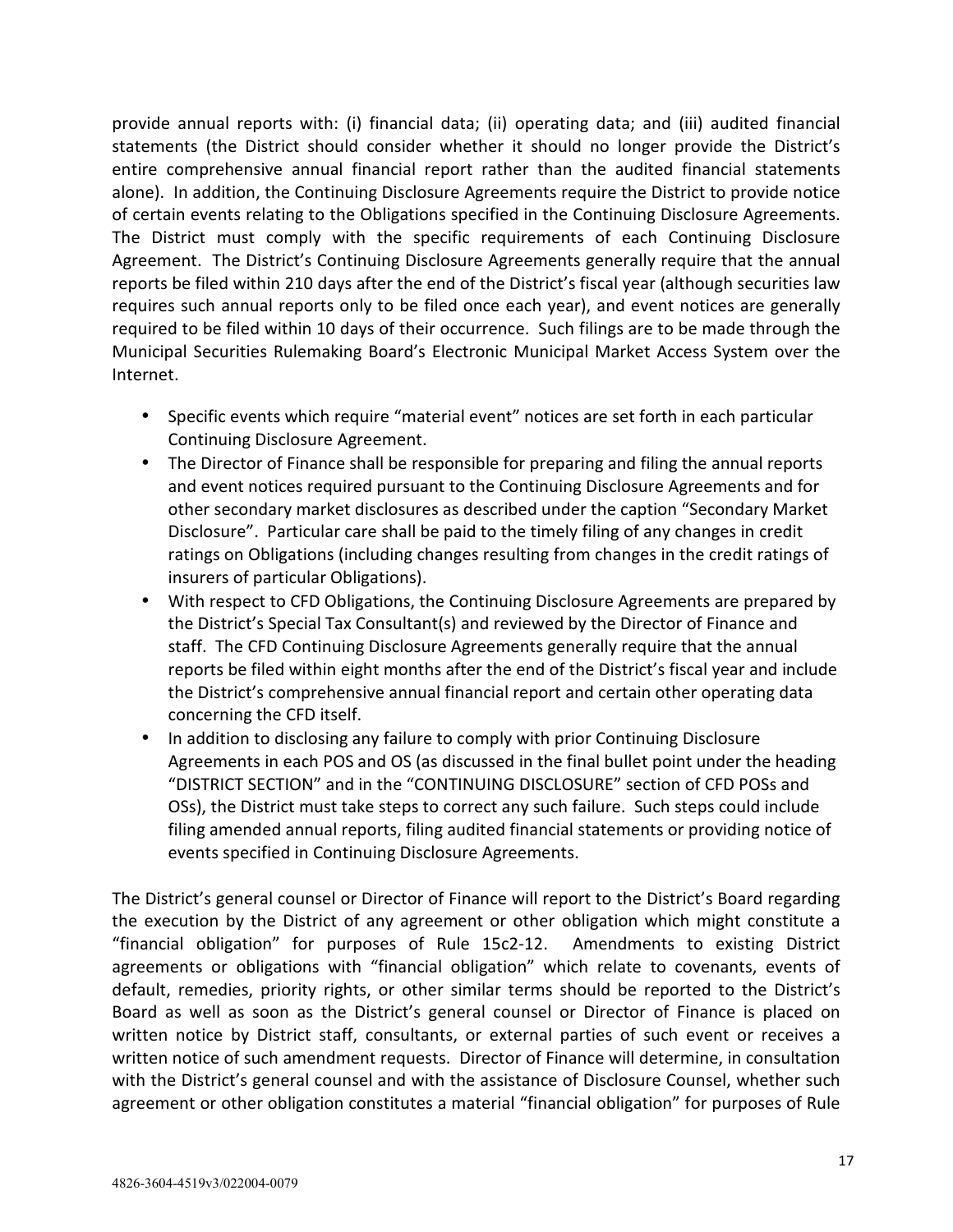15c2-12. If such agreement or other obligation is determined to be a material "financial obligation" or a material amendment to a "financial obligation" described above, notice thereof would be required to be filed on EMMA within 10 business days of execution or incurrence. The types of agreements or other obligations which could constitute "financial obligations" and which could need to be reported on EMMA include:

1. Bank loans or other obligations which are privately placed;

2. State or federal loans;

3. Commercial paper or other short-term indebtedness for which no offering document has been filed on EMMA;

4. Letters of credit, surety policies or other credit enhancement with respect to the District's publicly offered debt;

5. Letters of credit, including letters of credit which are provided to third parties to secure the District's obligation to pay or perform (an example of this is a standby letter of credit delivered to secure the District's obligations for performance under a mitigation agreement);

6. Capital leases for property, facilities, fleet or equipment; and

7. Agreements which guarantee the payment or performance obligations of a third party (regardless of whether the agreements constitute guarantees under California law).

Types of agreements which could be a "financial obligation" under the Rule include:

1. Payment agreements which obligate the District to pay a share of another public agency's debt service (for example, an agreement with a joint powers agency whereby the District agrees to pay a share of the joint powers agency's bonds, notes or other obligations); and

2. Service contracts with a public agency or a private party pursuant to which the District is obligated to pay a share of such public agency or private party's debt service obligation (for example, certain types of P3 arrangements).

Types of agreements which may be a "financial obligation" subject to the Rule include:

1. Any agreement the payments under which are not characterized as an operation and maintenance expenses for accounting purposes if such agreement could be characterized as the borrowing of money;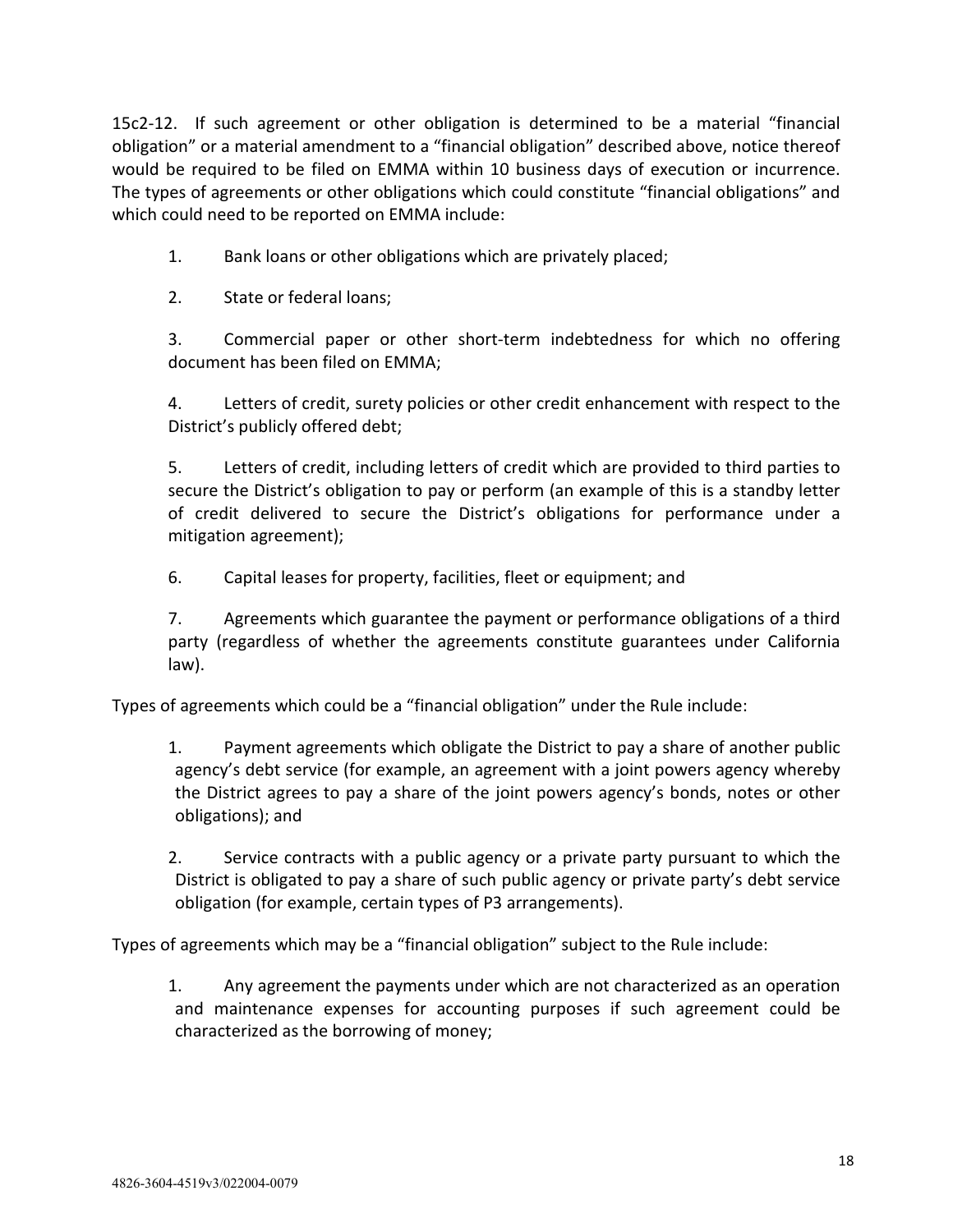<span id="page-20-0"></span>The Director of Finance will continue to work with the District's general counsel and Disclosure Counsel to refine the definition of financial obligation going forward based on future SEC guidance.

## **Secondary Market Disclosure**

On February 7, 2020, the SEC released a staff legal bulletin (the "Bulletin") concerning secondary market disclosure in the municipal bond market. The Bulletin included SEC staff views on a variety of matters, including but not limited to, the applicability of the federal securities law to public agency websites, reports delivered to governmental and institutional bodies and statements made by public officials including elected board members. Documents, reports and other written statements of the District which contains current financial and operational conditions of the District will be included in a section of the District's website appropriately identified. The District and its Disclosure Counsel have reviewed the Bulletin and have incorporated certain SEC staff recommendations into this Policy and into disclosure training for staff and Board members. The Bulletin requires District staff review. The District and its Disclosure Counsel will be cognizant of those reviews and will consider whether those reviews require the District to make secondary market disclosures.

## **Arbitrage Review**

The use of bond proceeds and their investments must be monitored to ensure compliance with all Internal Revenue Code Arbitrage Rebate Requirements. District will fully comply with federal arbitrage and rebate regulations. Concurrent with this policy, the Director of Finance will take all permitted steps to minimize any rebate liability through proactive management in the structuring and oversight of its individual debt issues. All of the District's tax-exempt issues, including lease purchase agreements, are subject to arbitrage compliance regulations.

The Finance Department will be responsible for the following:

- Monitoring the investment of bond proceeds with awareness of rules pertaining to yield restrictions. Maintaining detailed investment records, including purchase prices, sale prices and comparable market prices for all securities.
- Contracting the services of outside arbitrage consultants to establish and maintain a system of record keeping and reporting to meet the arbitrage rebate compliance requirements of federal tax code.
- To the extent any arbitrage rebate liability exists, the District will report such liability in its annual Comprehensive Annual Financial Report.

## **5. SB 1029 Compliance**

SB 1029, signed by Governor Brown on September 12, 2016, requires issuers to adopt debt policies addressing each of the five items below. The District believes this Policy is in compliance with SB 1029

## **A) The purposes for which the debt proceeds may be used.**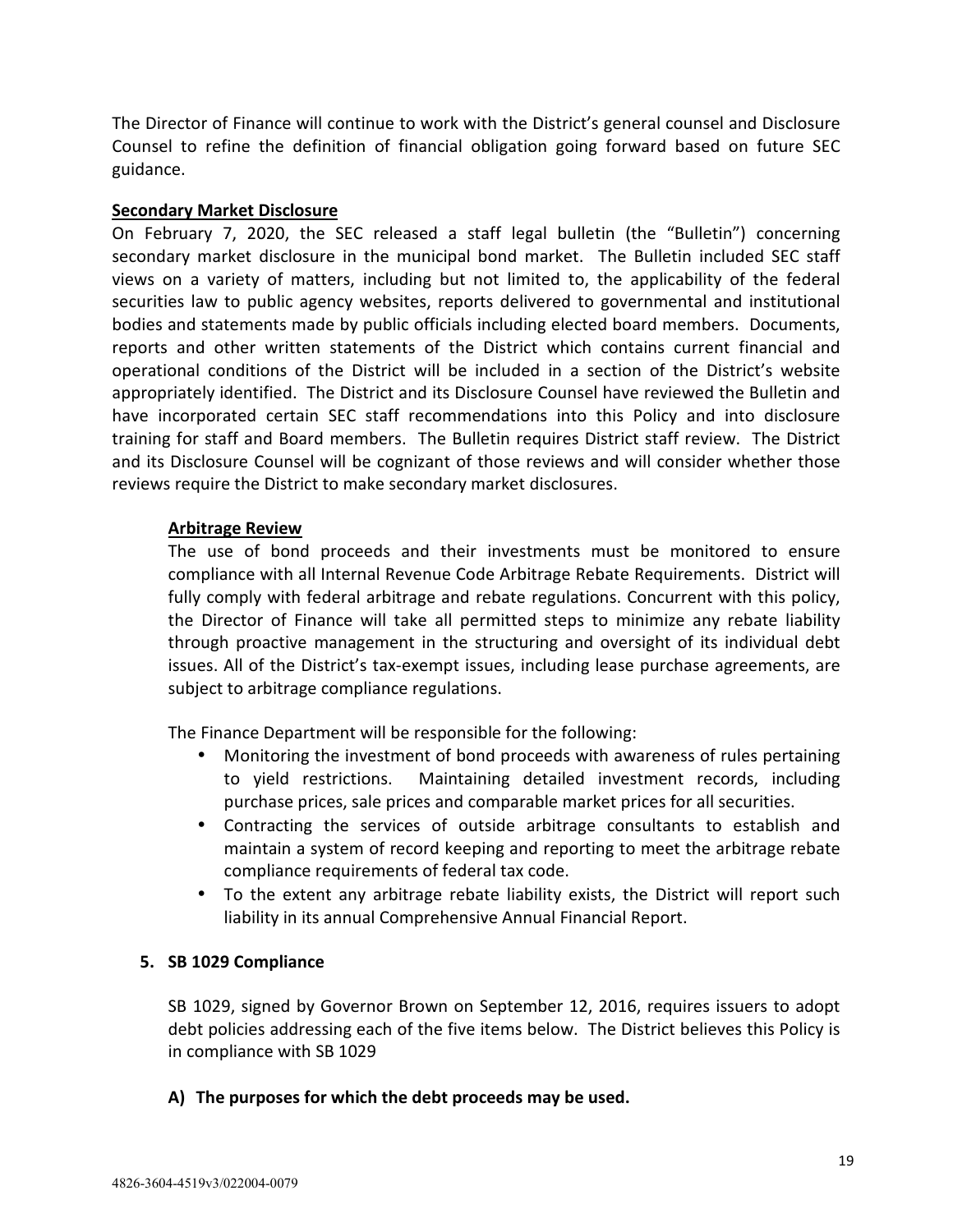<span id="page-21-0"></span>Sections 2 (Debt Issuances – General District Debt) and 3 (Debt Issuances – Special District Financing) of this policy provide information regarding the purposes for which the District may spend debt proceeds.

### **B) The types of debt that may be issued.**

Sections 2 (Debt Issuances – General District Debt) and 3 (Debt Issuances – Special District Financings) of this policy provides information regarding the types of debt CVWD may issue.

## **C) The relationship of the debt to, and integration with, the issuer's capital improvement program or budget, if applicable.**

Section 2 (Debt Issuances – General District Debt) of this policy provides information regarding the relationship between the District's debt and Capital Improvement Program.

### **D) Policy goals related to the issuer's planning goals and objections.**

The body of this policy describes the District's planning goals and objectives.

**E) The internal control procedures that the issuer has implemented, or will implement, to ensure that the proceeds of the proposed debt issuance will be directed to the intended use.** 

Sections 2 (Debt Issuances – General District Debt) and 3 (Debt Issuances – Special District Financings) of this policy provide information regarding the District's internal control procedures designed to ensure that the proceeds of a debt issuance are spent as intended.

#### **6. Conclusion**

The Policy was drafted with the intent of providing Coachella Valley Water District's Board-approved guiding directives to management and staff for decisions and recommendations related to the financial profile of the District, and is intended to support the District's debt obligations to present and future generations of customers. The Policy is intended to be revisited and updated periodically if there is a material change in the risk exposures or conditions.

The Policy is ultimately intended to serve as a guide and it in no way restricts the ability of the Coachella Valley Water District Board to review proposed rate actions, debt issuances, or other actions of substance to the District. The Board maintains